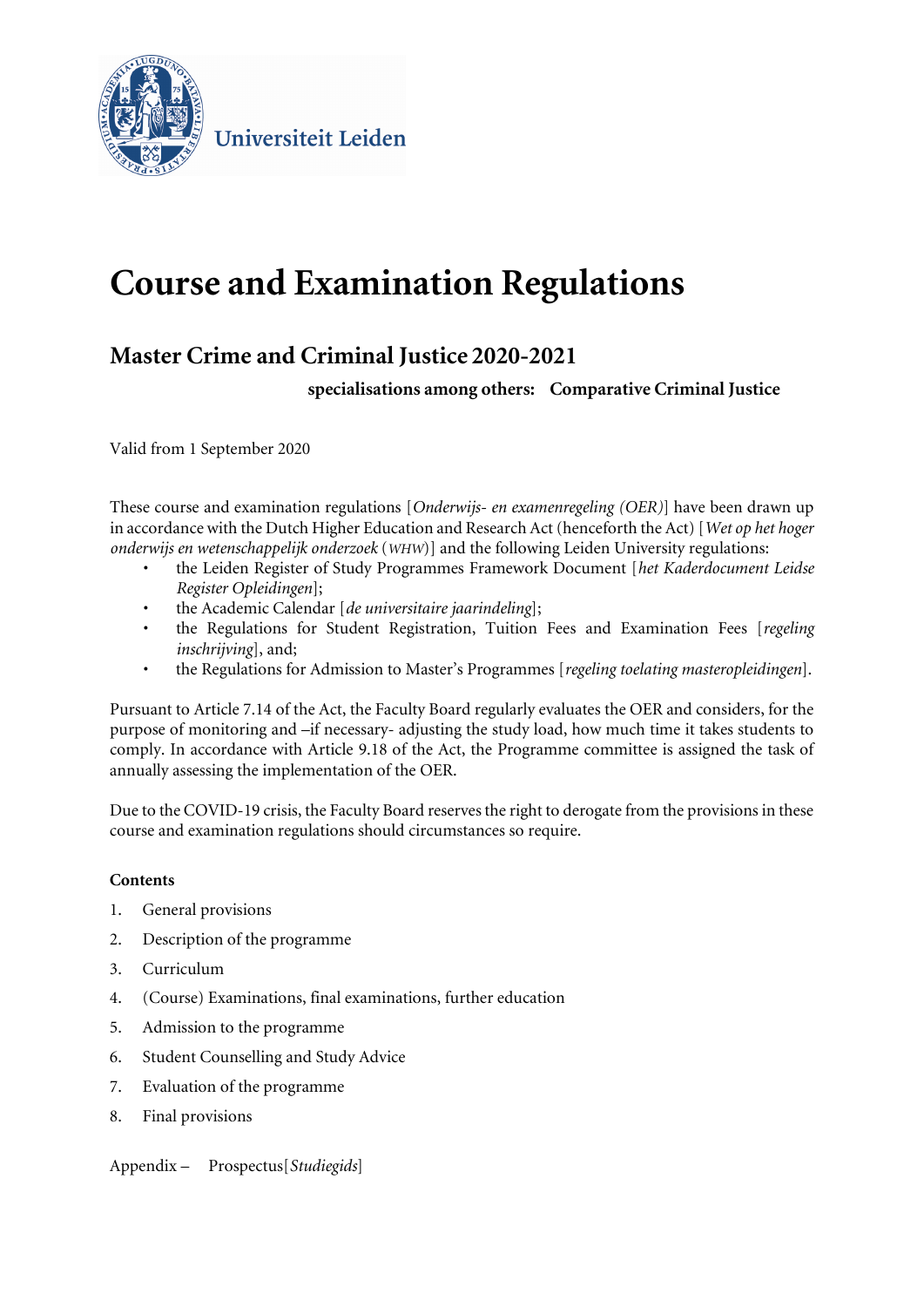# **Chapter 1** – **General provisions**

#### **Article 1.1 Scope of the regulations**

These regulations apply to the courses and examinations of the Master Crime and Criminal Justice programme, hereinafter referred to as 'the programme'.

The programme is instituted in the Faculty of Law (hereinafter referred to as: the faculty) of Leiden University, known internationally as the Leiden Law School. The programme is taught in Leiden and sometimes The Hague.

#### **Article 1.2 Definitions**

 $\overline{a}$ 

In these regulations the following definitions apply:

| a.             | Board of Admissions:           | the Board established by the Faculty Board that has the duty of<br>determining, with the application of the entry requirements referred to<br>in Article 7.30b, $(1)$ and $(3)$ of the Act and the University Regulations<br>for Admission to Master's Programmes, which applicants can be<br>admitted to this Master's programme; <sup>1</sup>                                                                                                           |
|----------------|--------------------------------|-----------------------------------------------------------------------------------------------------------------------------------------------------------------------------------------------------------------------------------------------------------------------------------------------------------------------------------------------------------------------------------------------------------------------------------------------------------|
| $\mathbf{b}$ . | Board of Examiners:            | the Board of Examiners for the programme, established and appointed<br>by the Faculty Board in accordance with Article 7.12a of the Act;                                                                                                                                                                                                                                                                                                                  |
| c.             | component:                     | one of the courses or practical assignments of the programme, as<br>referred to in Article 7.3 of the Act. The study load of each component is<br>expressed in whole credits. Each component is concluded with an<br>examination;                                                                                                                                                                                                                         |
| d.             | credit:                        | the unit in EC that expresses the study load of a component as referred<br>to in the Act. According to the ECTS, one credit equals 28 hours of study;                                                                                                                                                                                                                                                                                                     |
| e.             | degree classification:         | further degree classification by the Board of Examiners;                                                                                                                                                                                                                                                                                                                                                                                                  |
| f.             | $EC(TS)$ :                     | European Credit (Transfer System);                                                                                                                                                                                                                                                                                                                                                                                                                        |
| g.             | examination<br>(tentamen):     | an evaluation of the knowledge, understanding and skills of the student<br>with respect to a particular component, and an assessment thereof (in<br>accordance with Article 7.10 of the Act), by at least one examiner. The<br>inspection is conducted according to the method determined by the<br>Board of the Examiners to assure the quality of examination and final<br>examinations. <sup>2</sup> An examination can consist of more than one test; |
| h.             | examiner:                      | the person appointed by the Board of Examiners to conduct<br>examinations, in accordance with section 7.12c of the Act;                                                                                                                                                                                                                                                                                                                                   |
| i.             | final examination<br>(examen): | the aggregate of examinations [tentamens] linked to all components of<br>the programme, including, when the Board of Examiners has so decided,                                                                                                                                                                                                                                                                                                            |

<span id="page-1-1"></span><span id="page-1-0"></span>*<sup>1</sup> The Board of Admissions acts under the responsibility of and on behalf of the Faculty Board, cf. art. (5.0-)5.2. <sup>2</sup> Please refer to the document 'Examination Rules and Regulations master's degree programmes Leiden Law School', available via [https://www.student.universiteitleiden.nl/en/organisation/rules-and-regulations/faculty-and-study](https://www.student.universiteitleiden.nl/en/organisation/rules-and-regulations/faculty-and-study-regulations/faculty-and-study-regulations/law/public-international-law-llm?cd=public-international-law-llm&cf=law#tab-2)[regulations/faculty-and-study-regulations/law/public-international-law-llm?cd=public-international-law](https://www.student.universiteitleiden.nl/en/organisation/rules-and-regulations/faculty-and-study-regulations/faculty-and-study-regulations/law/public-international-law-llm?cd=public-international-law-llm&cf=law#tab-2)[llm&cf=law#tab-2.](https://www.student.universiteitleiden.nl/en/organisation/rules-and-regulations/faculty-and-study-regulations/faculty-and-study-regulations/law/public-international-law-llm?cd=public-international-law-llm&cf=law#tab-2)*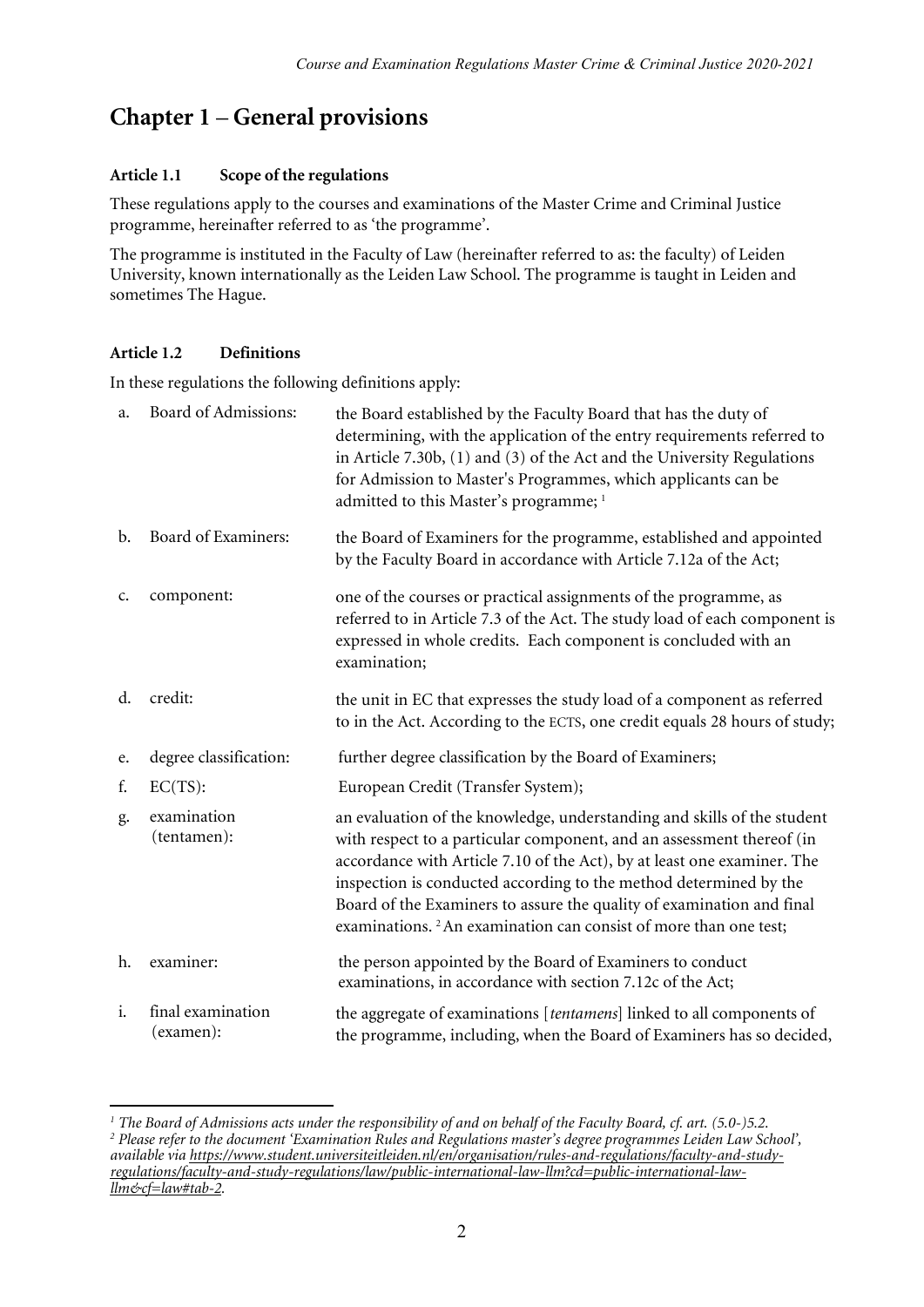an additional examination assessed by the board, as referred to in Article 7.10 (2) of the Act;

- j. language of instruction: the language of a programme, in which lectures and tutorials are given and examinations and final examinations are held;
- k. Leiden Register of Study Programmes: register of the programmes offered by Leiden University, maintained under the supervision of the Executive Board, as referred to in Article 7 of the Management and Administration Regulations;
- l. level: the level of a component according to the abstract structure as defined in the Leiden Register of Study Programmes Framework Document,<sup>[3](#page-2-0)</sup>
- m. nominal duration of study: the study load in years of study as established in the Central Register of Higher Education Programmes;
- n. portfolio: a monitoring and assessment file with which students (1) demonstrate that they have achieved a sufficient level of academic education to be awarded the degree; (2) record their personal process of academic learning during the programme; and (3) receive appropriate supervision and study advice;
- o. practical assignment: a practical assignment that contributes to an examination or final examination, as referred to in Article 7.13 (2) (d) of the Act, and takes one of the following forms:
	- writing a thesis/final paper/final report, writing a paper or creating an artistic work, - carrying out a research assignment,
		- participating in fieldwork or an excursion,
		- completing an internship, or
		- participating in another educational activity aimed at acquiring particular skills;
- p. programme: the programme to which these Course and Examination Regulations relate: a coherent set of (course) components, aimed at achieving clearly defined objectives relating to the knowledge, understanding and skills that a graduate of the programme is expected to have acquired. Each programme is concluded with a final examination;
- q. Prospectus The digital prospectus containing specific and binding information about the programme[, https://studiegids.universiteitleiden.nl/en.](https://studiegids.universiteitleiden.nl/en) The Prospectus constitutes an integral part of these regulations, as an appendix; r. reader, first/second: the first or second examiner to read and assess the thesis. The first reader/reviewer is also the supervisor;
- s. student: a person enrolled at Leiden University in order to follow the courses, and/or sit the examinations and final examinations of the programme;

<sup>1</sup> *<sup>3</sup> The Leiden Register of Study Programmes Framework Document can be found at*

<span id="page-2-0"></span>*[https://www.staff.universiteitleiden.nl/education/profiling/degree-programmes/leids-register-educations/service](https://www.staff.universiteitleiden.nl/education/profiling/degree-programmes/leids-register-educations/service-units/administration-and-central-services?cf=service-units&cd=administration-and-central-services)[units/administration-and-central-services?cf=service-units&cd=administration-and-central-services.](https://www.staff.universiteitleiden.nl/education/profiling/degree-programmes/leids-register-educations/service-units/administration-and-central-services?cf=service-units&cd=administration-and-central-services)*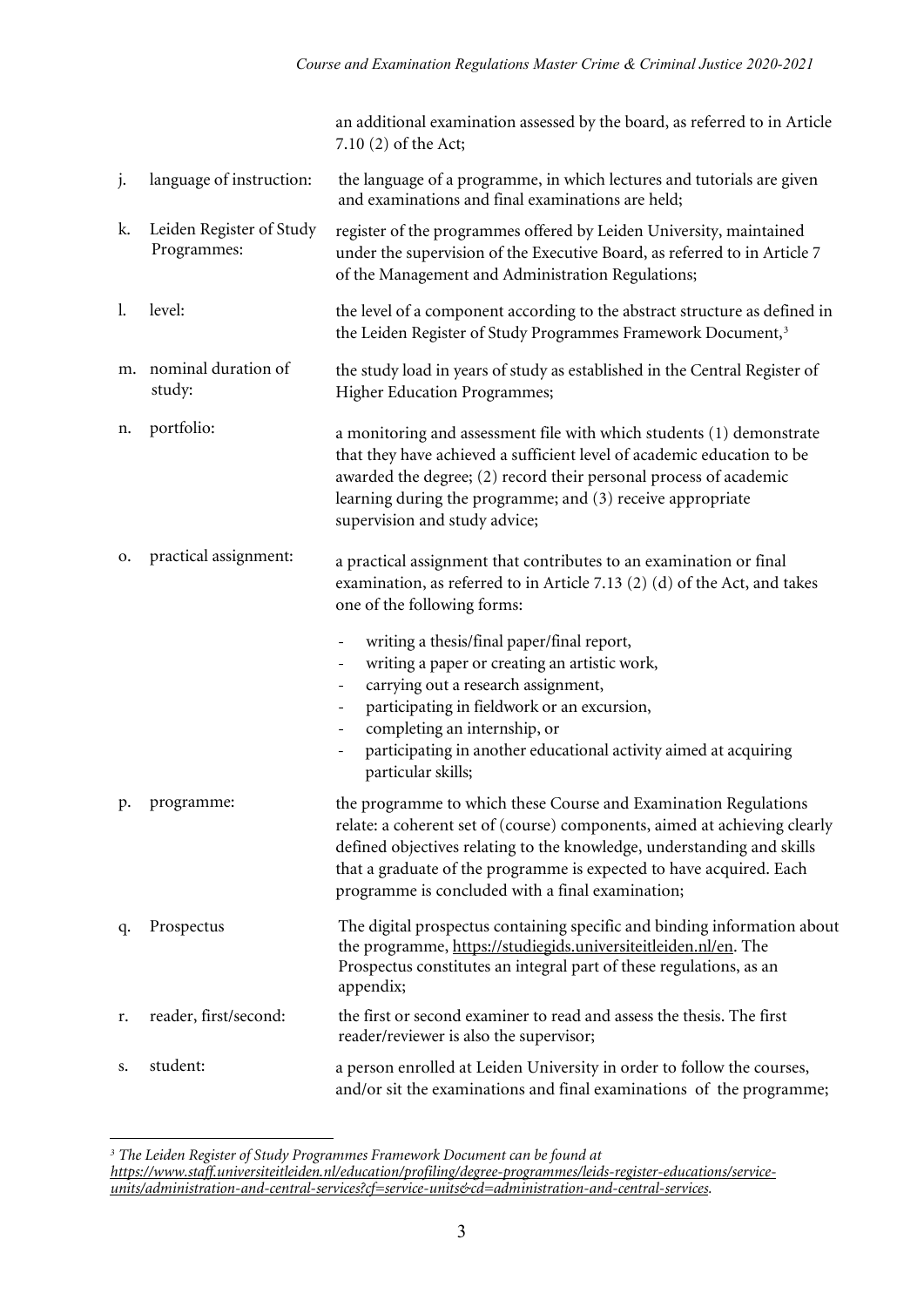|                | the Act         | the Higher Education and Research Act [Wet op het hoger onderwijs en<br>wetenschappelijk onderzoek; WHW]; |
|----------------|-----------------|-----------------------------------------------------------------------------------------------------------|
| $\mathbf{u}$ . | thesis:         | final exercise in one of the assessment forms as indicated under o                                        |
|                |                 | [practical assignment], constituting a (course) component;                                                |
|                | v. working day: | Monday to Friday, excluding public holidays and the compulsory closure                                    |
|                |                 | days specified by the Executive Board;                                                                    |

Any other terms have the meaning as given to them by the Act.

#### **Article 1.3 Codes of Conduct**

- 1.3.1 The Leiden University Code of Conduct on Standards of Behaviour between Lecturers and Students<sup>[4](#page-3-0)</sup> is applicable. The aim of this code is to create a framework for a good, safe and stimulating work and study environment within Leiden University, in which lecturers and students respect each other and in which mutual acceptance and trust are important values.
- 1.3.2 The Leiden University Regulations on ICT and Internet Use<sup>5</sup> are also applicable. These regulations define what is considered appropriate use of ICT and internet and how usage checks will be made. They also explain which conduct is not tolerated and the consequences that apply.
- 1.3.3 The Faculty Code of Conduct also applies to the teaching in the study programmes.

<sup>1</sup> *<sup>4</sup> To be found on the website[: https://www.organisatiegids.universiteitleiden.nl/en/regulations/general/code-of](https://www.organisatiegids.universiteitleiden.nl/en/regulations/general/code-of-conduct-on-standards-of-behaviour)[conduct-on-standards-of-behaviour.](https://www.organisatiegids.universiteitleiden.nl/en/regulations/general/code-of-conduct-on-standards-of-behaviour)*

<span id="page-3-1"></span><span id="page-3-0"></span>*<sup>5</sup> To be found on the website[: https://www.organisatiegids.universiteitleiden.nl/en/regulations/general/regulations-on](https://www.organisatiegids.universiteitleiden.nl/en/regulations/general/regulations-on-ict-and-internet-use)[ict-and-internet-use.](https://www.organisatiegids.universiteitleiden.nl/en/regulations/general/regulations-on-ict-and-internet-use)*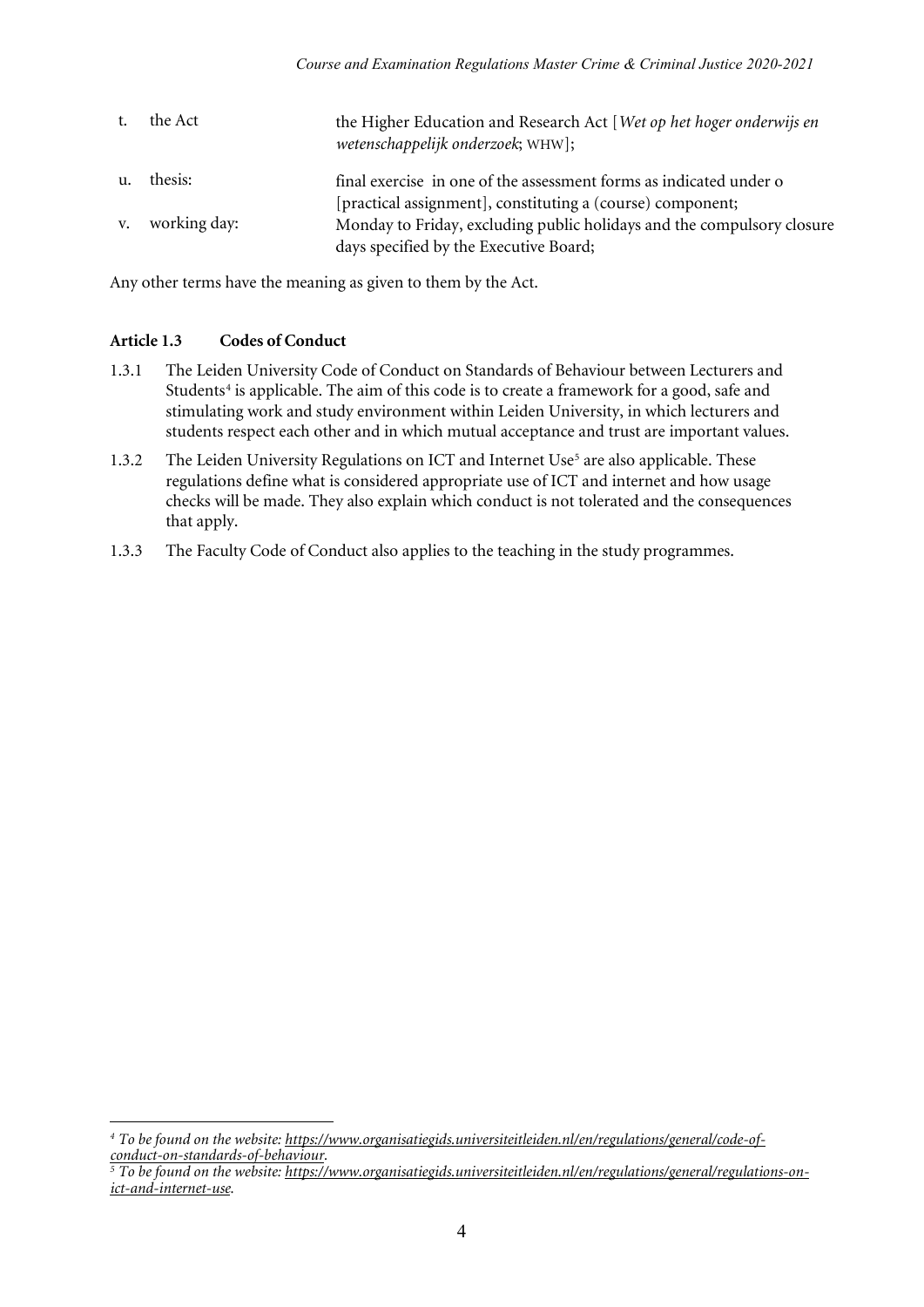# **Chapter 2 – Description of the programme**

### **Article 2.1 Objectives of the programme**

The programme has the following objectives:

- a specialisation and continuation of the preceding bachelor's programme and (possible additional) criminological knowledge;
- providing a more advanced academic training;
- offering an interdisciplinary profile;
- linking teaching to research;
- providing opportunities for an academic career;
- preparing students for a career in professional practice.

#### **Article 2.2 Specialisations**

The programme offers the following specialisations:

- Criminologie en Veiligheidsbeleid [Criminology and Security Policy] (offered in Dutch)
- Comparative Criminal Justice (offered in English)

#### **Article 2.3 Learning outcomes**

 $(\ldots)$ 

#### 2.3.2 **Specialisation Comparative Criminal Justice**

Graduates of the programme will have achieved the following learning outcomes (achievement levels) listed according to the Dublin descriptors: 'Knowledge and understanding', 'Applying knowledge and understanding', 'Judgement', 'Communication' and 'Learning skills'.

#### **Dublin descriptors**

| Knowledge and<br>understanding          | The master has demonstrated knowledge and<br>understanding that is founded upon and extends<br>and/or enhances that typically associated with<br>Bachelor's level, and that provides a basis or<br>opportunity for originality in developing and/or<br>applying ideas, often within a research context; |
|-----------------------------------------|---------------------------------------------------------------------------------------------------------------------------------------------------------------------------------------------------------------------------------------------------------------------------------------------------------|
| Applying knowledge and<br>understanding | The master can apply their knowledge,<br>understanding and problem-solving abilities in new<br>or unfamiliar environments within broader (or<br>multidisciplinary) contexts related to the field of<br>study;                                                                                           |
| Judgement                               | The master has the ability to integrate knowledge and<br>handle complexity, and formulate judgements with<br>incomplete or limited information, but that include<br>reflecting on social and ethical responsibilities linked<br>to the application of their knowledge and<br>judgements;                |
| Communication                           | The master can communicate his conclusions, and<br>the knowledge and rationale underpinning these, to<br>specialist and non-specialist audiences clearly and<br>unambiguously;                                                                                                                          |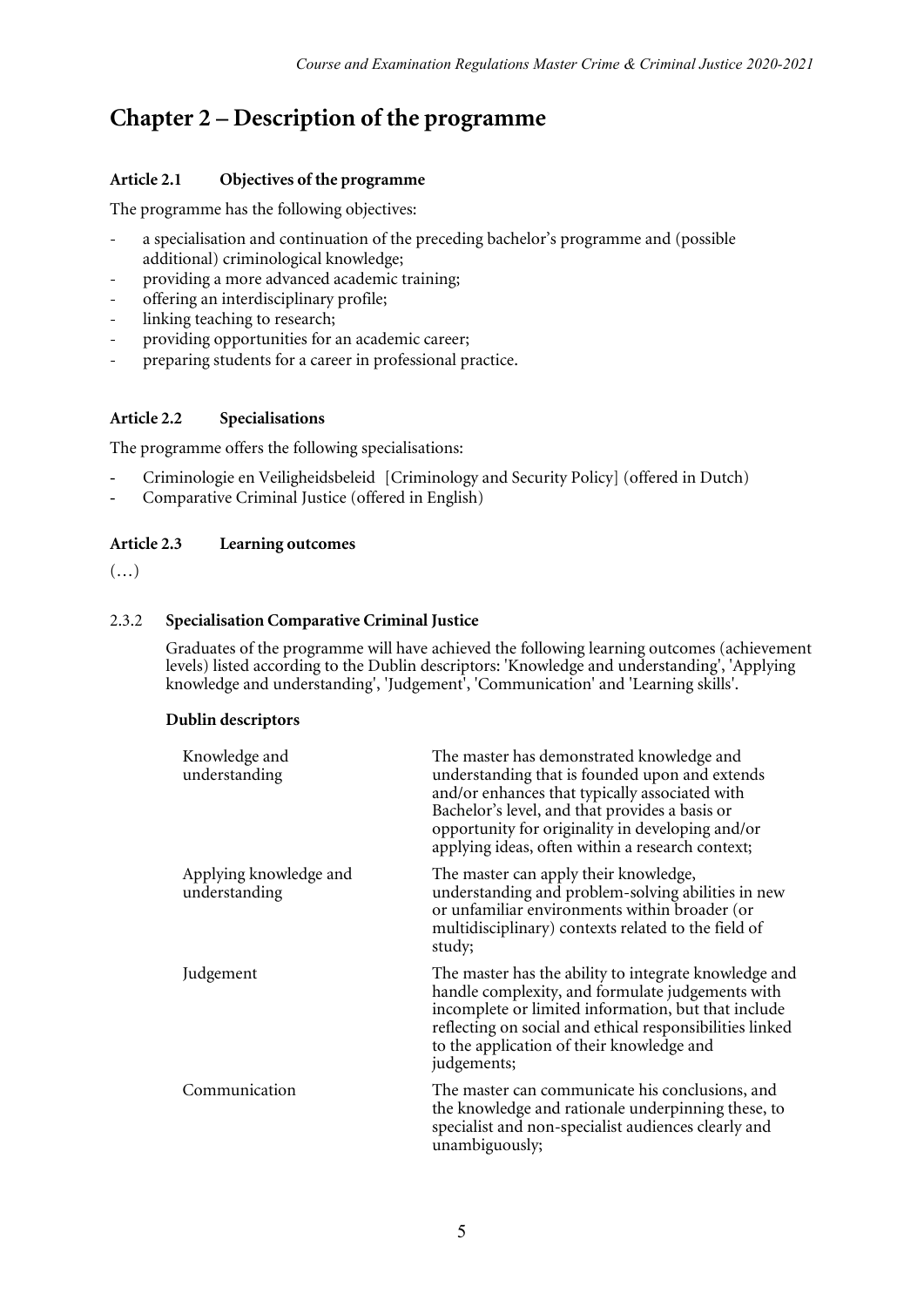| Learning skills | The master has the learning skills to allow him to<br>continue to study in a manner that may be largely<br>self-directed or autonomous. |
|-----------------|-----------------------------------------------------------------------------------------------------------------------------------------|
|                 |                                                                                                                                         |

#### **Learning outcomes**

#### *Knowledge and understanding*

- 1. Graduates have acquired advanced understanding of the three core concepts underlying criminal justice and the interaction between them; legitimacy, accountability and effectiveness. They can apply these concepts in analyzing and explaining contemporary criminal justice practices as well as to criminal justice within a cultural, international and historical perspective. *(knowledge and understanding, applying knowledge and understanding)*
- 2. Graduates can explain how criminal justice issues are related to the rule of law and to broader societal developments in terms of development towards risk societies and diverse societies. *(knowledge and understanding, communication)*
- 3. Graduates are able to explain how national practices of criminal justice are affected by the influence of EU criminal law and other international social and legal developments. *(knowledge and understanding, communication)*
- 4. Graduates understand the dynamics of the policy cycle and know how to apply the relevant methodologies of criminal justice policy evaluation to different stages of that policy cycle. *(knowledge and understanding, applying knowledge and understanding)*
- 5. Graduates can apply obtained insights to the interaction between criminal justice legislation, prevention and detection, and the sentencing process in concrete cases. *(applying knowledge and understanding, judgement)*
- 6. Graduates can analyze the role of key actors, institutions, processes and cross-national issues and developments in the field of criminal justice. *(applying knowledge and understanding, judgement)*

#### *Academic and other skills*

- 7. Graduates can apply their theoretical and empirical knowledge of legitimacy, accountability and effectiveness to contemporary criminal justice issues and developments, within both national and international comparative contexts. *(applying knowledge and understanding, judgement)*
- 8. Graduates can find, analyze and interpret (international) literature, criminological sources and case law pertaining to criminal justice issues. *(applying knowledge and understanding, judgement)*
- 9. Graduates are able to identify contemporary criminal justice issues, describe them in a research paper and to choose and apply appropriate methodologies for adequately evaluating relevant criminal justice policies. *(knowledge and understanding, applying knowledge and understanding, judgement)*
- 10. Graduates can critically analyze contemporary criminal justice issues and translate their analyses into recommendations for criminal justice policy. *(judgement, communication)*
- 11. Graduates can present relevant criminal justice insights and research findings both orally and in writing in clear and well-founded reports. *(communication)*

#### *General qualification*

- 12. The graduate has mastered academic legal and criminological knowledge and skills pertaining to criminal justice policy issues and analysis of criminal justice problems in order to be qualified:
- a. to carry out academic research and to be granted admission to further studies, leading to a PhD track, *(learning skills)*
- b. to be proficient on an academic level of working and thinking in order to function on that level in both public and private sector. *(learning skills)*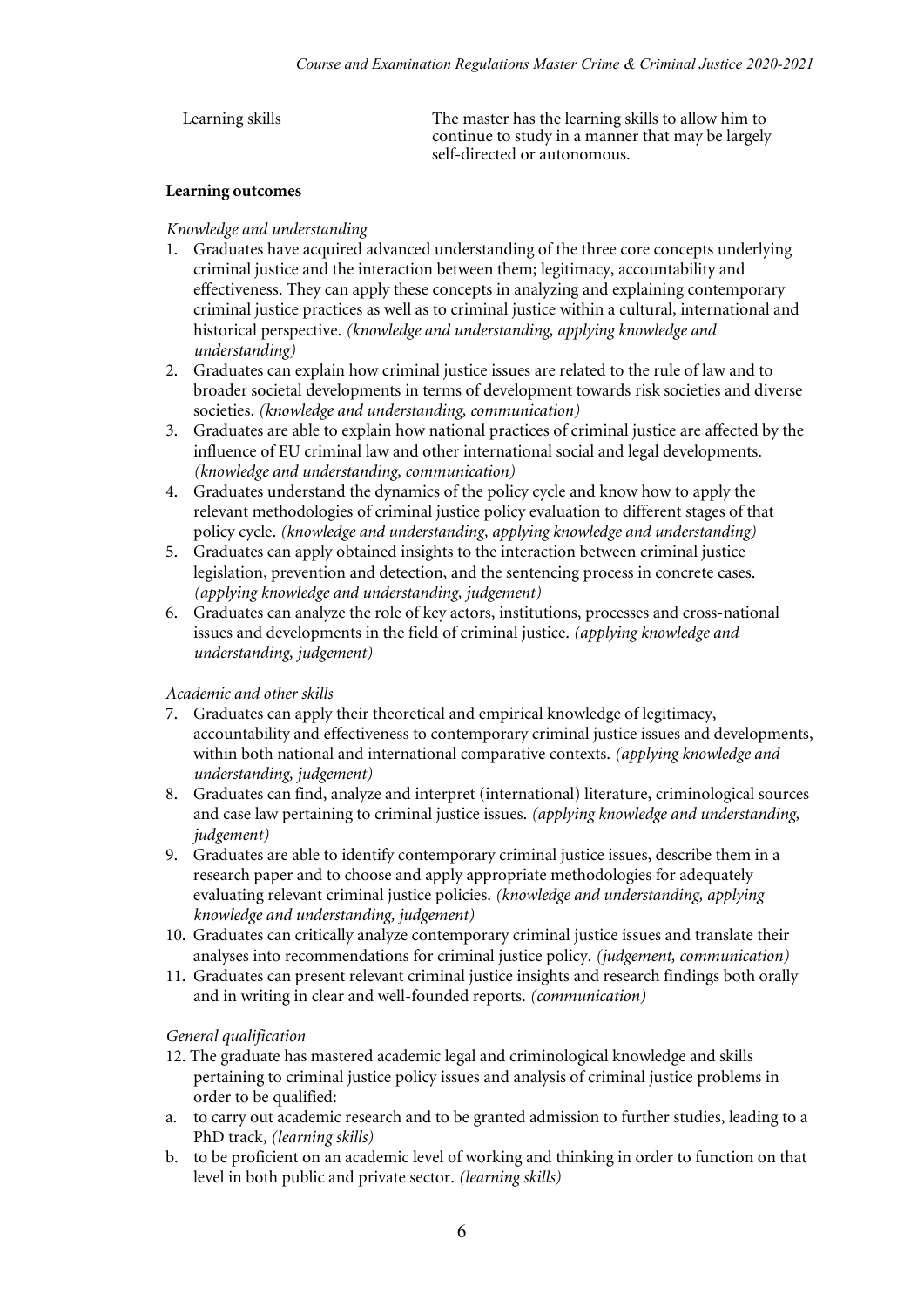#### **Article 2.4 Structure of the programme**

- 2.4.1 The programme is offered both full-time and part-time.
- 2.4.2 Both the full-time and part-time variants are offered during the daytime. Lectures and seminars may be held between 17:00 and 19:00.

#### **Article 2.5 Study load**

The full course load of the programme is 60 ECTS credits*.*

#### **Article 2.6 Start of the programme; uniform structure of the Academic Year**

The programme starts on 1 September. In terms of the courses, the programme is based on the university semester system and comprises 42 teaching weeks.

#### **Article 2.7 Final examinations**

The programme ends with the final examination for the master's degree (cf. 1.2 i. above).

#### **Article 2.8 Language of instruction**

- 2.8.1 Subject to the Code of Conduct on the Language of Instruction and Examination [*Gedragscode Voertaal[\]6](#page-6-0)* ,the language of instruction and examination in the programme is English. Students are expected to be sufficiently proficient in the language or languages of instruction used in the programme, in accordance with the requirements stated in article 5.2.3.
- 2.8.2 Contrary to Article 2.8.1, in individual cases the Board of Examiners can permit the student to write the final thesis in another language, in accordance with the Guideline on Language Policy.<sup>[7](#page-6-1)</sup>

#### **Article 2.9 Quality**

1

The programme is accredited by the Accreditation Organisation of the Netherlands and Flanders (NVAO) and complies with the applicable national and international quality requirements, and with the quality standards for education as set out in the framework document Leiden University Register of Study Programmes.

<span id="page-6-0"></span>*<sup>6</sup> The Code of Conduct regarding language of instruction [Gedragscode voertaal] was adopted by the University's Executive Board and can be found at* 

*[https://www.organisatiegids.universiteitleiden.nl/en/regulations/general/language-of-instruction.](https://www.organisatiegids.universiteitleiden.nl/en/regulations/general/language-of-instruction)* <sup>7</sup> *Available via* 

<span id="page-6-1"></span>*[https://www.organisatiegids.universiteitleiden.nl/binaries/content/assets/ul2staff/reglementen/guideline-on-language](https://www.organisatiegids.universiteitleiden.nl/binaries/content/assets/ul2staff/reglementen/guideline-on-language-policy-2020.pdf)[policy-2020.pdf.](https://www.organisatiegids.universiteitleiden.nl/binaries/content/assets/ul2staff/reglementen/guideline-on-language-policy-2020.pdf)*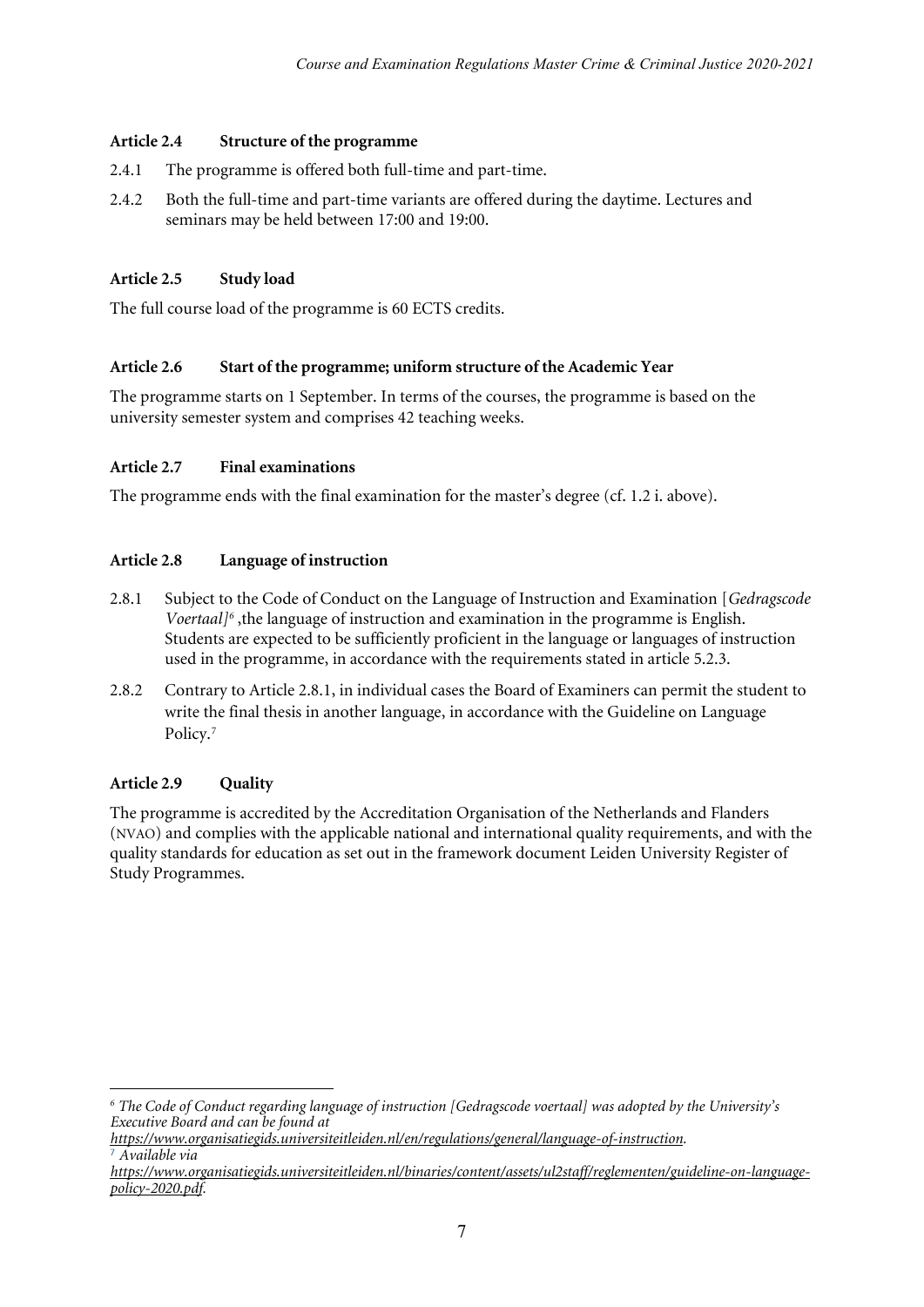# **Chapter 3 – Curriculum**

#### **Article 3.1 Compulsory components**

- 3.1.1 The programme includes compulsory components<sup>8</sup> worth a total study load of 60 credits. These compulsory components include the pre-defined components from which students are obliged to choose.<sup>[9](#page-7-1)</sup>
- 3.1.2 The) Prospectus further specifies the actual structure of the programme, i.e. the study load (in credits), the level, the contents and the structure of the curriculum components.

#### *3.2.1-3.2.3 [Not applicable]* [10](#page-7-2)

3.2.4 Students who are enrolled in the programme can put together their own programme by combining components offered by an institution to which a final examination is attached. This requires permission from the most appropriate Board of Examiners. In granting this permission, this Board of Examiners also indicates under which programme of the institution the chosen programme should fall. If necessary, the Executive Board will mandate a Board of Examiners to take this decision.

#### **Article 3.3 Practical assignments**

- 3.3.1 Course components may contain practical assignments according to the relevant course descriptions in the Prospectus, stating the type and scope of input required from the student (according to section 1.2 (o) above), and indicating whether participation in these practical assignments is a condition of entry to (other parts of) the examination of the component. The Board of Examiners may exempt students from a practical assignment, in which case the Board can choose to assign an alternative assessment (cf. art. 4.1.1, 4.1.2 and art. 4.6.6 below).
- 3.3.2 The Prospectus specifies the scope and study load of the thesis, including the requirements that the thesis must meet. (Cf. art. 6.3)

#### **Article 3.4 Registration for courses and examinations**

- 3.4.1.1 To participate in an *examination* the student should register at least ten days before the date on which the examination will be held in accordance with the relevant applicable procedures.<sup>11</sup>
- 3.4.1.2 Outside the period referred to in article 3.4.1.1 the procedures drawn up by the Faculty will apply.[12](#page-7-4)
- 3.4.2 Enrolment in courses is arranged in order of registration,<sup>[13](#page-7-5)</sup> with the provision that students who are registered on a particular programme (specialisation, cf. art. 2.2) are guaranteed access

 $\overline{a}$ 

<span id="page-7-1"></span><span id="page-7-0"></span><sup>&</sup>lt;sup>8</sup> The information can be found in the Prospectus via <u>https://studiegids.universiteitleiden.nl/en/</u>.<br><sup>9</sup> The last sentence refers to the so-called compulsory optional courses and/or specialisation courses. The informatio *can be found in the Prospectus.*

<span id="page-7-2"></span>*<sup>10</sup> This concerns freedom of choice. The study programmes of degree specialisations may contain so-called compulsory courses ('gebonden keuzevakken') and specialisation courses ('profileringsvakken'), but these still remain part of the compulsory components referred to in article 3.1.1.*

<span id="page-7-4"></span><span id="page-7-3"></span>*<sup>11</sup> In the case of examinations which require registration, the students will register themselves via uSis.*

<span id="page-7-5"></span> $^{13}$  For the course components which require registration as referred to in Article 3.4.2, students must register themselves *via uSis.*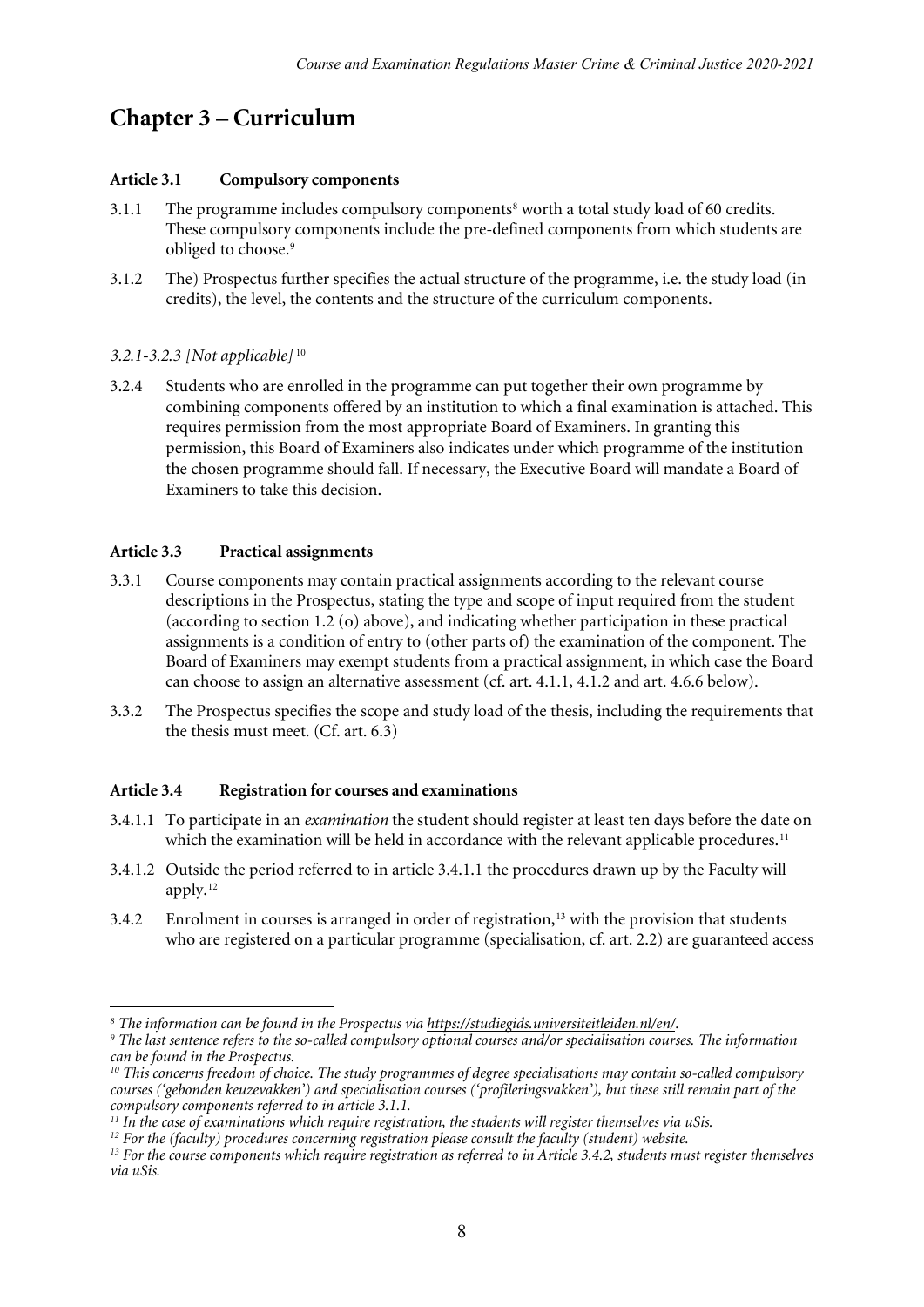to courses belonging to that programme when the registration is on time (cf. art. 3.4.1.1 and  $3.4.1.2$ ).<sup>[14](#page-8-0)</sup>

Students may only take certain components once they have passed the examination of a preceding component. The Prospectus specifies the components to which this condition applies (cf. art. 4.2 below).

#### **Article 3.5 Internship and supervision of internship**

If and to the extent the teaching programme indicates this, students will be given the opportunity to do an internship. Students should obtain prior permission from the master coordinator of the Department of Criminology or from the thesis coordinator. Students doing an internship will be supervised by a staff member of the Department of Criminology. The internship report can be combined with the thesis.

#### **Article** 3.6 **Distribution of study materials**

3.5.1 Students are not permitted to take photographs or make audio or video recordings of lectures, examinations or education-related meetings, including the feedback sessions after examinations (including examination assignments and model answers), without the explicit prior permission of the relevant lecturer. Should such permission be granted, students are only legally permitted to photograph or recording for their own use; all forms of distribution or publication of the photograph or recording are prohibited.

3.5.2 Students are prohibited from all forms of distribution or publication of study materials. The materials are for students' own use only.

<span id="page-8-0"></span><sup>1</sup> *<sup>14</sup> This does not therefore fully apply in the case of all alternatives concerning the so-called compulsory courses and/or specialisation courses (cf. art. 3.1.1).*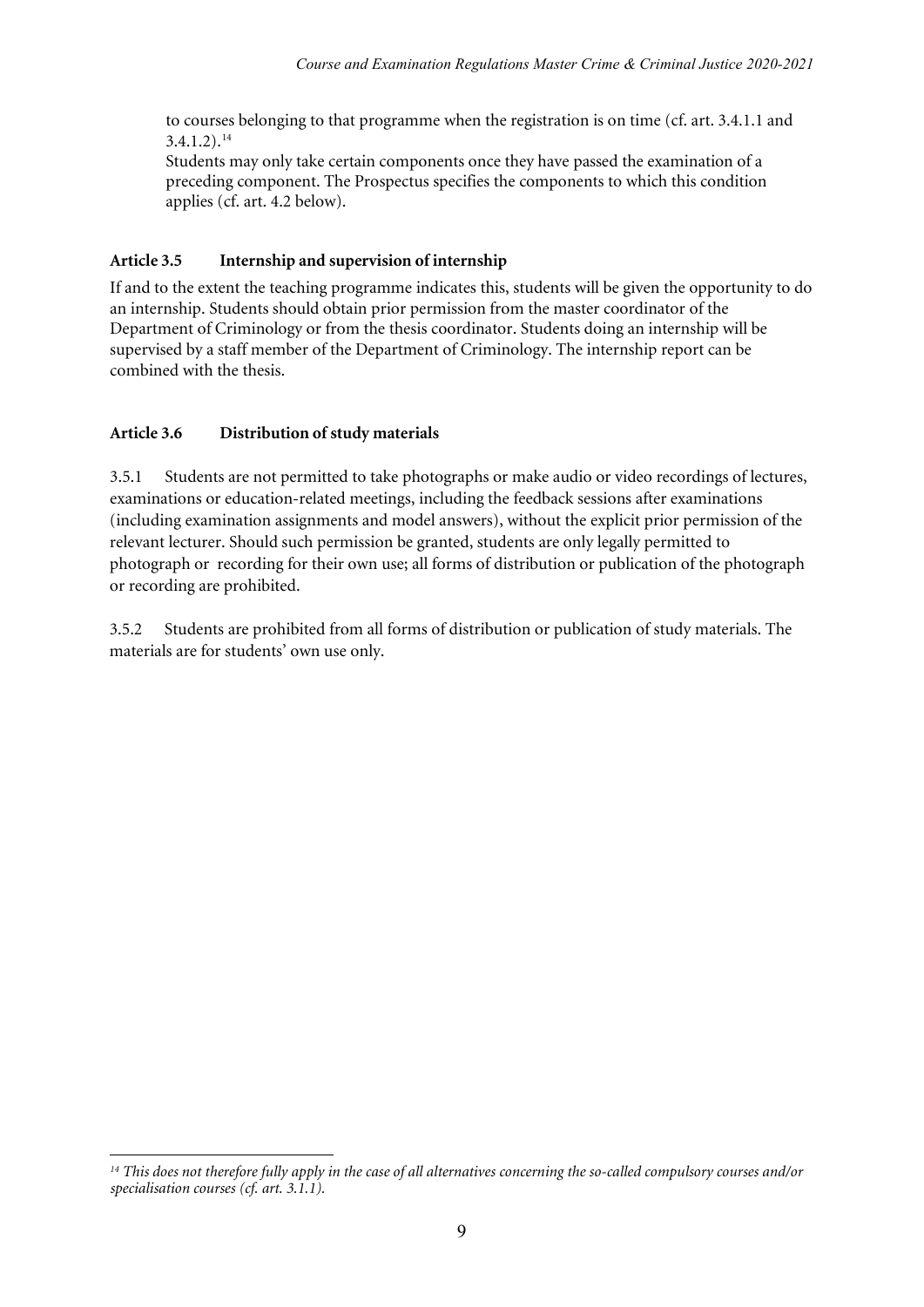### **Chapter 4 – (Course) Examinations and final examination,[15](#page-9-0) further education**

#### **Article 4.1 Frequency of examinations**

- 4.1.1 For each course component offered in an academic year, it is possible to take the examination on two occasions during that year, with the exception of course components for which (a large part of) the final grade is determined by a practical assignment which is an integral part of an educational activity which cannot be repeated during the academic year (cf. art. 3.3.1) such as an internship, an excursion or another educational activity aimed at acquiring particular skills which takes place in class. The Board of Examiners determines the manner of resit for practical assignments.
- 4.1.2 If a course component includes a practical assignment, students may only sit the examination as referred to in 4.1.1 if they have passed the practical assignment, unless the Board of Examiners decides otherwise. (cf. art. 3.3 and 4.6.6)
- 4.1.3 If the grade for a course component results from several constituent examinations,<sup>[16](#page-9-1)</sup> it is possible to vary from the number of examinations as referred to in 4.1.1, on the condition that the student is at least given the opportunity to successfully complete the component by means of a representative resit test. Where applicable, this is stated in the Prospectus.
- 4.1.4 In accordance with section 7.13, second paragraph under (h) of the Act the examination dates are included in the faculty examination calendar,<sup>[17](#page-9-2)</sup> available on the website, under 'students' (and via a link in the Prospectus).
- 4.1.5 *[not applicable]*
- 4.1.6 Contrary to the above paragraphs and upon the request of the student, the Board of Examiners may in exceptional circumstances allow an additional resit.<sup>[18](#page-9-3)</sup>
- 4.1.7 If an examination at the end of a course component has been completed successfully, and a student takes the resit of this examination without having obtained permission to do so from the Board of Examiners, the result of the last examination will not be assessed.
- 4.1.8.1 *Retaking an exam that has been passed*

Contrary to Article 4.1.7, under certain conditions and at the student's request the student may retake *one* exam that has already been passed. A retake is possible for selected course components only, and:

- if the student has passed the exam of a certain course component at the first attempt,<sup>[19](#page-9-4)</sup> and
- this first attempt took place during the *first examination period* in the academic year.

The resit is done during the second examination period of the course component in question in the *same* academic year. (Cf. art. 4.1.1)

A note is made in the student file that he or she has made use of this facility.

<span id="page-9-0"></span> $\overline{a}$ *<sup>15</sup> For further information about the implementation and regulations concerning the examinations please refer to the document 'Examination Rules and Regulations master's degree programmes Leiden Law School' – see the student website (Organisation > Rules and regulations).* 

<span id="page-9-1"></span>*<sup>16</sup> The exact proportion/rate, the (contents of the) re-examination, and the validity of the result of partial examinations, are regulated in the course descriptions in the Prospectus.* 

*<sup>17</sup> To be found via [http://www.leidenuniv.nl/rechten/osi/tntkal/.](http://www.leidenuniv.nl/rechten/osi/tntkal/)*

<span id="page-9-3"></span><span id="page-9-2"></span>*<sup>18</sup> For further information please refer to the document 'Examination Rules and Regulations master's degree programmes Leiden Law School'.*

<span id="page-9-4"></span>*<sup>19</sup> This implies that the student has not previously taken part or failed the exam corresponding to the course component in question.*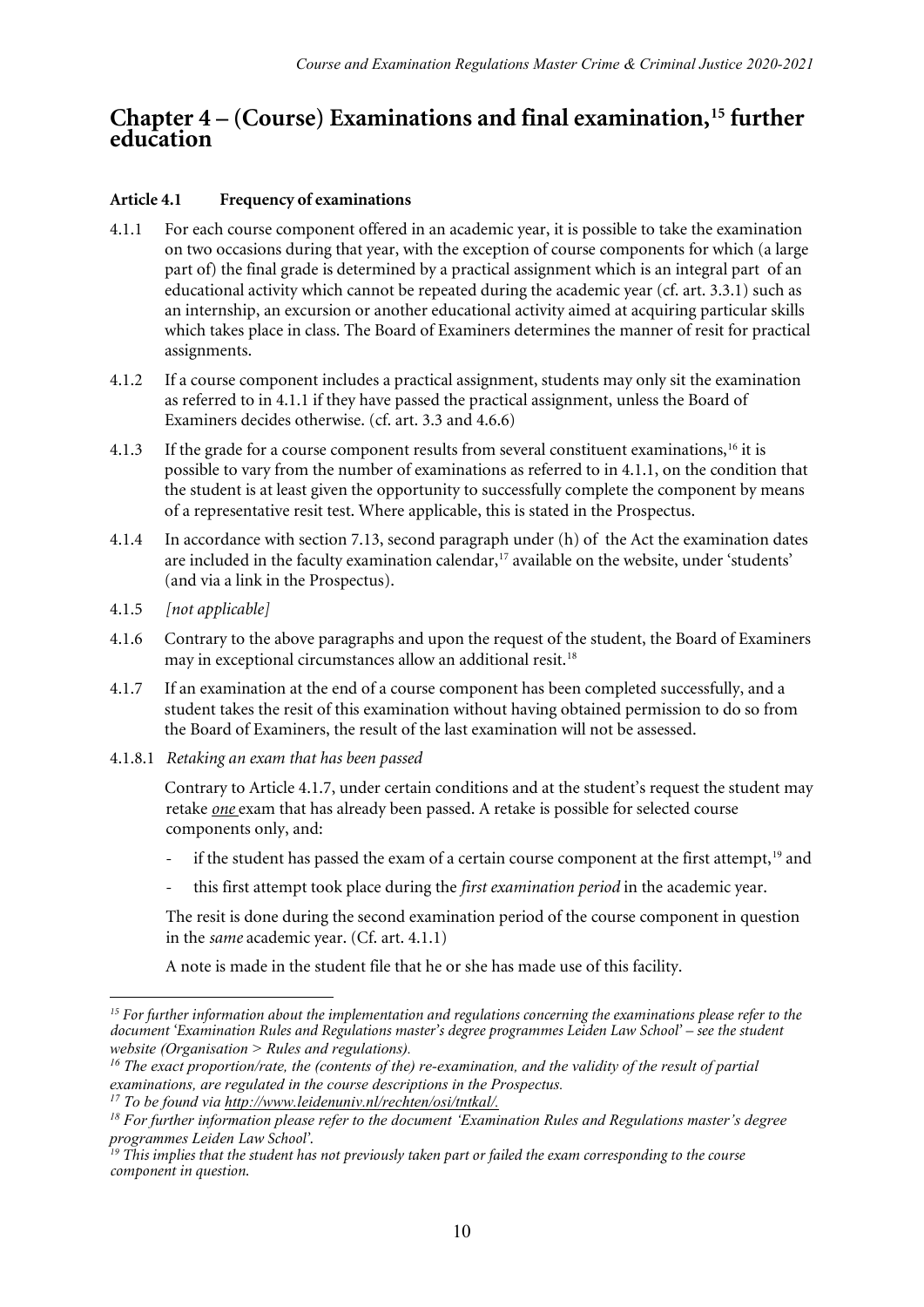- 4.1.8.2 The resit referred to in Article 4.1.8.1 is only possible for certain assessments that are part of the (course) examination<sup>[20](#page-10-0)</sup> and for which registration is compulsory (cf. art. 3.4.1). The Prospectus states which assessments can be retaken on the grounds of this article.
- 4.1.8.3 The request should be submitted to the faculty student administration centre (OIC) no later than 20 calendar days following the notification of the pass result. If the second opportunity for the examination is to be held within the period of 20 calendar days, the request should be submitted to the faculty student administration centre no later than the working day before the date of the second examination. The student administration centre will provide a compulsory request form for this purpose.

By submitting the request form, the student's right to the single retake has been used.<sup>[21](#page-10-1)</sup>

- 4.1.8.4 If a review and or a feedback session of the exam that was passed leads to an amendment of the result whereby the student no longer wishes to retake the exam, a request for a retake that was already submitted can be withdrawn on the working day prior to the second examination at the latest. By withdrawing the request, the request form will be considered never to have been submitted.
- 4.1.8.5 When an examination is retaken on the grounds of this article, the subsequent grade will take the place of the original grade.

If this grade is lower than a 6.0, the consequence is (therefore) the loss of the EC that had already been acquired for the course component in question.

In this case, there will also be no entitlement for the particular course component to an individual resit as referred to in article 4.8 of the Examination Rules and Regulations for the master's degree programmes Leiden Law School, before the first examination opportunity of that course in the subsequent academic year.

- 4.1.8.6 If the student is enrolled in more than one master's programme at Leiden Law School he or she may make use of the opportunity to retake an exam that was already passed for only one of these programmes.
- 4.1.8.7 As soon as the exam commission has ascertained that the final examination (according to art. 1.2 letter d and 2.7) has been passed, the opportunity to make use of the above arrangement expires.<sup>[22](#page-10-2)</sup>

#### **Article 4.2 Obligatory sequence**

1

4.2.1 The Prospectus specifies which examinations cannot be taken before the examinations of one or more other course components have been successfully completed.<sup>[23](#page-10-3)</sup> (See also art. 3.4.2)

4.2.2 For the course components and their related examinations that must be completed in a given sequence, the Board of Examiners may in special cases, and following a motivated written request by the student, agree to an alternative sequence.

<span id="page-10-0"></span>*<sup>20</sup> This concerns assessments which were done as a written exam at a university location and which have a regular retake within the same academic year. Resitting passed exams is therefore not applicable to all types of assessment, for example it does not apply to partial exams, practical exercises, assignments and theses. In this respect, written exams can also include digitally administered assessments.*

<span id="page-10-1"></span>*<sup>21</sup> The student who after his request does not take part in the resit can no longer make use of the provision contained in article 4.1.8.1.*

<span id="page-10-2"></span>*<sup>22</sup> Existing requests for a resit of a passed exam are automatically cancelled and new requests are no longer accepted from the moment that the student has submitted the form 'Graduation Request' to the OIC.*

<span id="page-10-3"></span>*<sup>23</sup> Students can only participate in the course component for the thesis if they have successfully passed three examinations or examinations with a total of 20 ECTS credits from course components from the first and/or second semester, notwithstanding the content of article (5.0-)5.3.2.2 below.*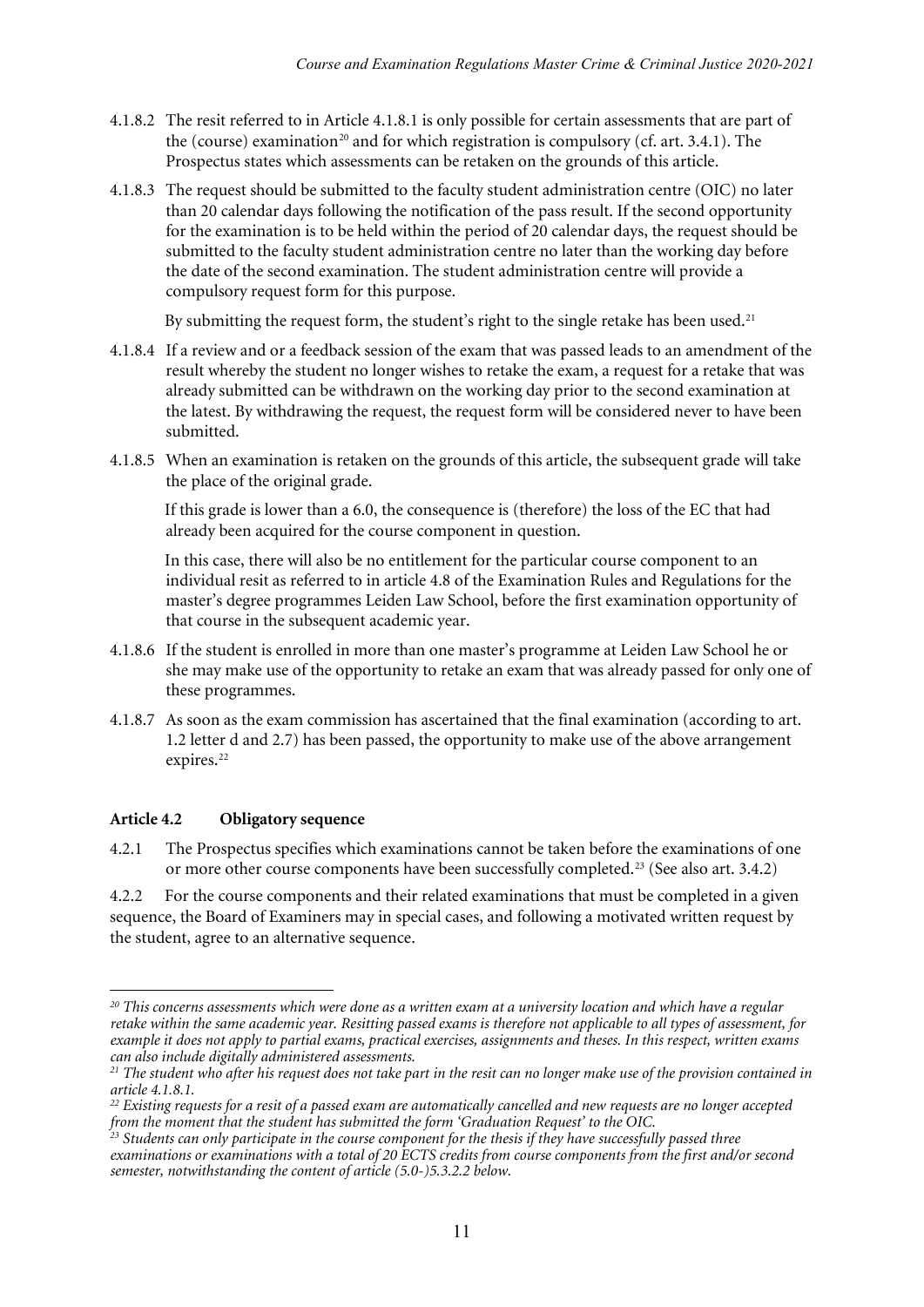#### **Article 4.3 Methods of assessment**

- 4.3.1 The course descriptions as listed in the Prospectus state whether assessment for any particular course component takes place in the form of a written or an oral examination, or an alternative assessment.<sup>[24](#page-11-0)</sup>
- 4.3.2 Students with a disability or chronic illness may take examinations in a manner that has been adjusted to accommodate their particular disability as much as possible. These adjustments may not affect the quality or level of difficulty of an examination. If necessary, the Board of Examiners will seek expert advice, as provided for in the Protocol on Studying with a Disability,<sup>[25](#page-11-1)</sup> before reaching a decision. (See also art.  $6.5$ )
- 4.3.3 In special cases, the Board of Examiners may, at the request of the student and within the scope of the(se) Course and Examination Regulations, permit a student to sit an examination in another manner than specified in the Prospectus.
- 4.3.4 Examinations are held in the languages of instruction for this programme that are specified in the Course and Examination Regulations (see art. 2.8). At the request of the student, the Board of Examiners may permit him or her to sit an examination in another language.
- 4.3.5 *[not applicable]*

#### **Article 4.4 Oral examinations**

- 4.4.1 An oral examination may involve only one student at a time, unless the Board of Examiners has decided otherwise. (See also art. 4.3.1, note 35)
- 4.4.2 Oral examinations are public, unless the Board of Examiners or the examiner concerned has decided otherwise, owing to special circumstances, or unless the student has indicated his/her objections.

#### **Article 4.5 Rules and Regulations of the Board of Examiners**

- 4.5.1 In accordance with section 7.12b (3) of the Act, the Board of Examiners has set out rules concerning the execution of their tasks and responsibilities and the measures they can take in this respect.<sup>[26](#page-11-2)</sup>
- 4.5.2 The Board of Examiners must guarantee that students are entitled to appeal against decisions of the Board of Examiners or the examiners.

#### **Article 4.6 Assessment and grading**

4.6.1 The examiner determines the grade immediately after an oral examination has been conducted. The student receives a message about the grade via the University study progress system.

<span id="page-11-0"></span> $\overline{a}$ *<sup>24</sup> The examination of the course components stated in the Prospectus can also take the form of a group assessment. An individual assessment is provided in the event of a presentation, study, report or other form of course activity that is carried out as part of a group.* 

<span id="page-11-1"></span>*<sup>25</sup> See [https://www.organisatiegids.universiteitleiden.nl/en/regulations/general/protocol-studying-with-a-](https://www.organisatiegids.universiteitleiden.nl/en/regulations/general/protocol-studying-with-a-disability)*

<span id="page-11-2"></span>*[disability.](https://www.organisatiegids.universiteitleiden.nl/en/regulations/general/protocol-studying-with-a-disability) 26 The Board of Examiners has set out rules and regulations. These are included in the 'Examination Rules and Regulations master's degree programmes Leiden Law School'. These include any measures to be taken in the event of academic fraud, including plagiarism. Leiden University's and the Leiden Law School's definitions and policies surrounding plagiarism can be found on the university website.*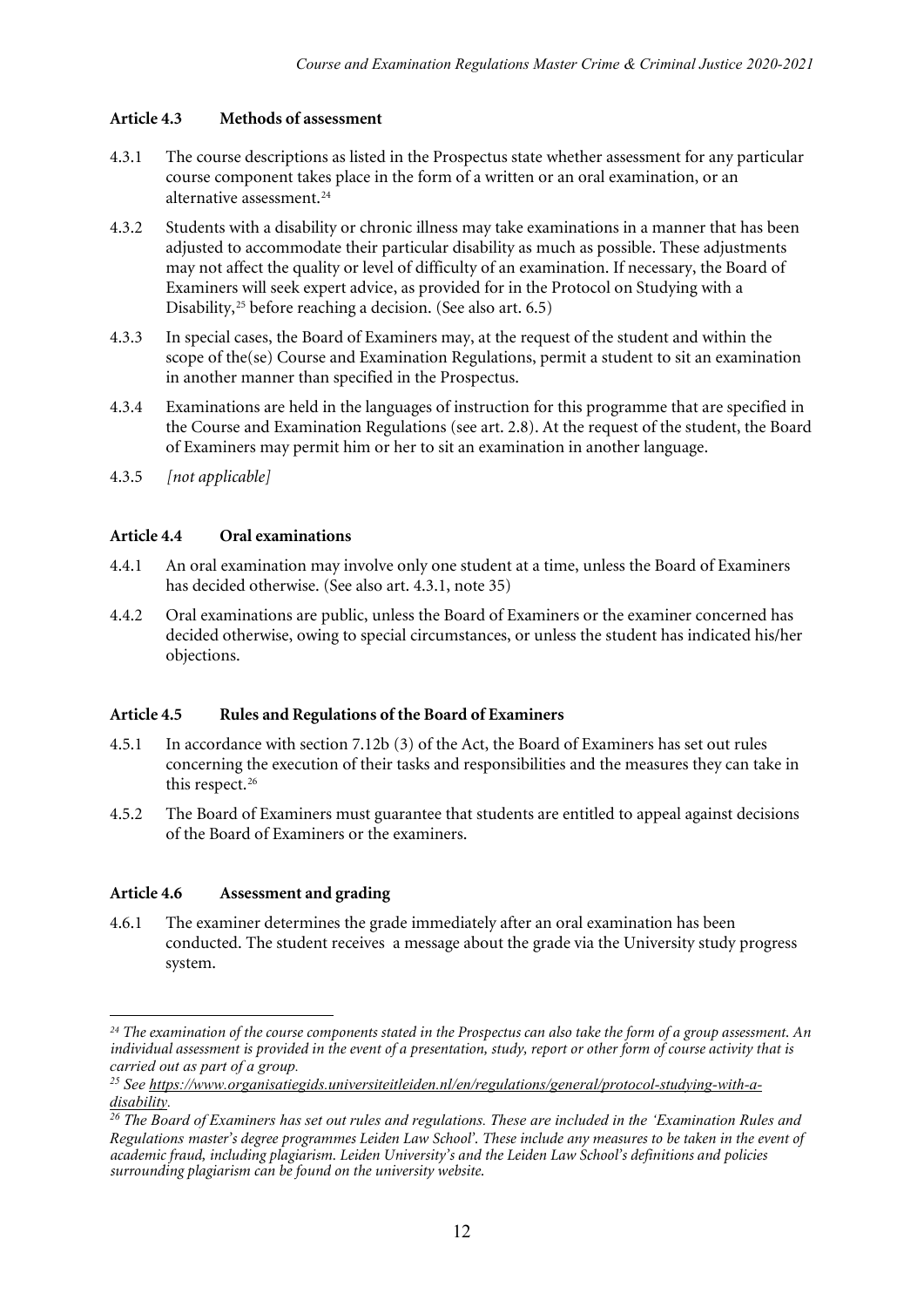- 4.6.2 The examiner will mark any written examination or constituent examination within fifteen working days of the day on which the examination or constituent examination was taken.<sup>[27](#page-12-0)</sup> The result is notified to the student. The final grade is recorded in the University study progress system, and the student receives a message about it via that system. The student will be informed of the result at least five working days before the next resit of the examination.
- 4.6.3 If the examiner is unable to comply with the term of fifteen working days and five working days respectively, cf. article 4.6.2, the student is notified accordingly in a measure sent to the student's u-mail address before this term expires. The student shall also be informed of the relevant procedure in such cases.[28](#page-12-1)
- 4.6.4 Examination grades must be expressed as a whole or fractional number between 1.0 and 10.0 (inclusive).[29](#page-12-2) The result cannot be expressed as a (fractional) number between 5.0 and 6.0.
- 4.6.5 The examination is considered to be a pass if the result is 6.0 or higher.
- 4.6.6 The successful completion of a practical assignment may qualify as the successful completion of an examination in the sense of section 7.10 of the Act.[30](#page-12-3)
- 4.6.7 The written or electronic notification of the examination result<sup>[31](#page-12-4)</sup> informs students of their right to inspect their marked examination papers as referred to in Article 4.8 below and of the appeals procedure.
- 4.6.8 *[Not applicable]*

#### **Article 4.7 Period of validity of examinations**

- 4.7.1 The validity of passed examinations and exemptions granted is in principle unlimited. The exam commission can decide that an examination or exemption loses its validity if this was achieved or acquired more than three years ago and the knowledge, understanding and/or skills that was or were examined or exempted has or have clearly become out of date.<sup>[32](#page-12-5)</sup> (see also art. 4.10.2.1 and 4.10.2.2)
- 4.7.2 Until the investigation referred to in article 4.10.2.2 has taken place or the exam commission has officially taken a decision as referred to in article 4.7.1, the student can request the exam

<span id="page-12-0"></span><sup>1</sup> *<sup>27</sup> According to the internal faculty regulations this rule implies that grades must be notified to the student no later than the 14th working day after the date of the examination. For the student administration office ("OIC") to be able to process the grades, grades need to be provided to the OIC no later than the 13th working day. With respect to certain legal obligations the grading term may be shorter than indicated here (for instance prior to the end of the academic year) – the OIC will then inform the department administrative offices and/or programme coordinators of any relevant terms in these circumstances.* 

<span id="page-12-1"></span>*<sup>28</sup> Law School policy: When after an examination the grades are not provided to the OIC within the given time, or the OIC is not able to publish the results on time, the course coordinator, the examiner, or the Head of the OIC must hand in a motivated request for extension with the Education Director of the Law School. Should the request be honoured, then the course coordinator, examiner or the relevant department must notify the student(s) no later than the 14<sup>th</sup><br>working day following the examination, with the inclusion of information about any alternative procedure* <sup>29</sup> For the concrete interpretation of this provision, see the 'Examination Rules and Regulations for the master's degree *programmes Leiden Law School'.*

<span id="page-12-3"></span><span id="page-12-2"></span>*<sup>30</sup> This implies that a practical exercise can be both a condition to participate in the (final) examination (cf. art. 3.3 and 1.2 under letter l) as well as an examination (final or part) in its own right (cf. art. 1.2 letter g). <sup>31</sup> Or on the actual examination, or on Brightspace on the relevant course pages.*

<span id="page-12-5"></span><span id="page-12-4"></span>*<sup>32</sup> This provision is based on the Dutch Higher Education and Research Act (WHW) and on what is contained in the model Course and Examination Regulations (CER) in relation to this: "The Faculty Board may limit the validity of an examination pass, subject to the authority of the Board of Examiners to extend the period of validity in individual cases. The period of validity of an examination pass may only be limited if the examined knowledge, understanding or skills are demonstrably outdated."*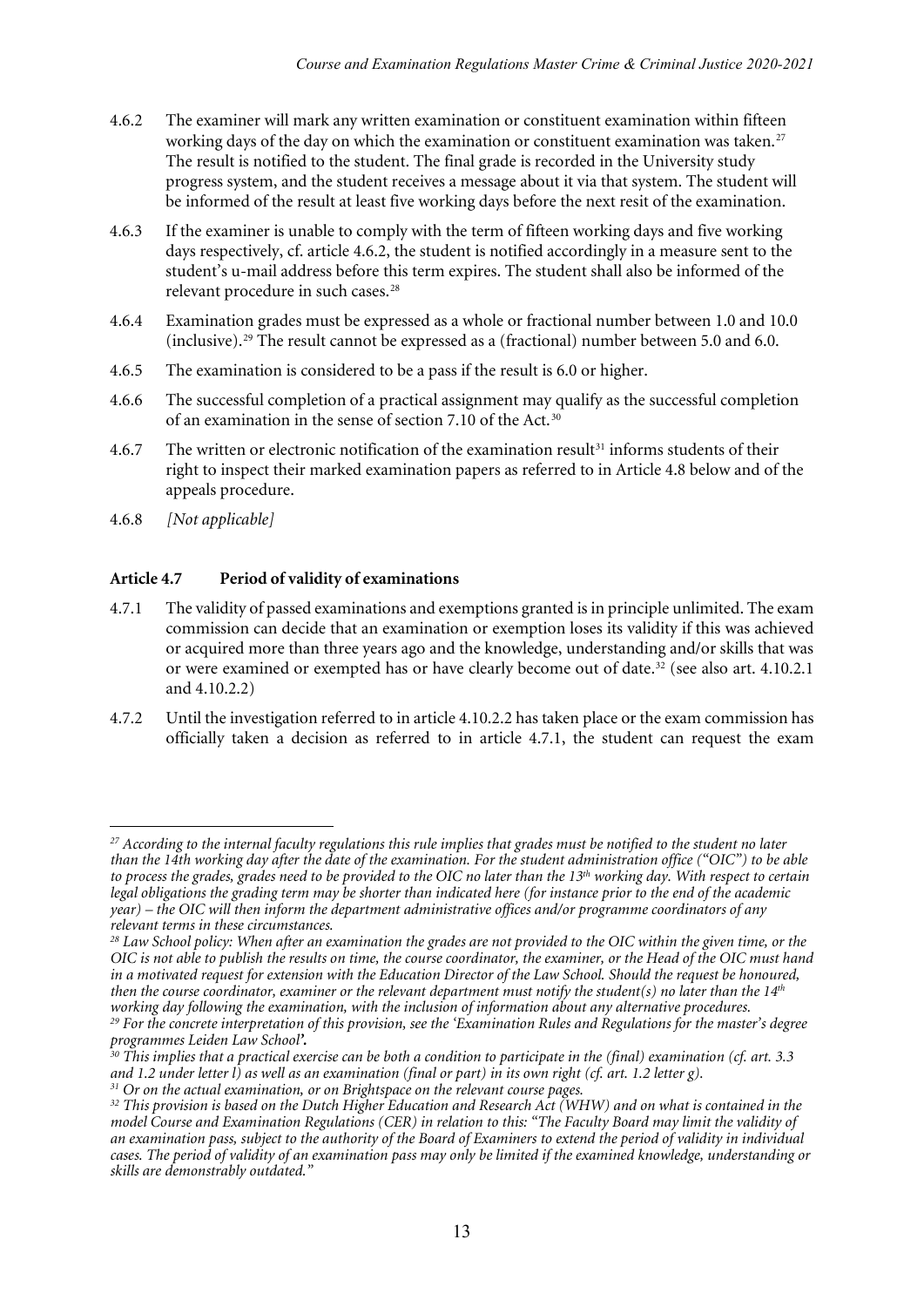commission to take a decision on the validity of exams passed and/or exemptions acquired by the student.<sup>33</sup>

4.7.3 The term stated in article 4.7.1 will commence on 1 September of the academic year subsequent to the year in which the examination was passed or an exemption was provided.

#### **Article 4.8 Inspection and feedback session**

- 4.8.1 Students have the right to view their marked examination script within a period of thirty days following the publication of the results of any written examination.
- 4.8.2 During the period referred to in article 4.8.1, students may inspect the examination questions and assignments, as well as the grading schemes used to grade the examinations.
- 4.8.3 An exam review session will be held. In what manner and at what time the review session will take place will be communicated at the same time as the results of the examination via the Prospectus or the Brightspace site of the relevant course component.
- 4.8.4 The examiner is authorised to decide whether the inspection of the examination paper and the feedback session are to be collective or individual.
- 4.8.5 The examiner determines where and when the inspection of the examination paper and the feedback session will take place. Access to the examination script may coincide with the feedback session.
- 4.8.6 Students who can demonstrate that due to circumstances beyond their control they are or were unable to attend the review session, must be granted another opportunity for such a review (and the right to view) and, if possible, within the period referred to in article 4.8.1.

#### **Article 4.9 Exemption from examinations and/or practical assignments**

At the student's request and after consultation with the relevant examiner, the Board of Examiners may grant exemption<sup>[34](#page-13-1)</sup> from one or more examinations or practical assignments on one of the following conditions:

- a. The student has successfully completed, at another university or an institute of higher professional education, a course component that is equivalent in content, level and study load to the component for which exemption is requested;
- b. The student has demonstrated to possess, whether or not in addition to that mentioned above in a., through relevant work or professional experience, equivalent skills and knowledge to the course component.

#### **Article 4.10 Final examination**

 $\overline{a}$ 

- 4.10.1 The Board of Examiners awards a degree certificate when there is sufficient proof that the final examination has been passed.
- 4.10.2.1As part of the final examination, the Board of Examiners is entitled to set an additional investigation into the knowledge, understanding and skills of the student and to assess the result.

<span id="page-13-0"></span>*<sup>33</sup> This provision is also an elaboration of the WHW Act and the model Course and Examination Regulations: "The Board of Examiners may, in accordance with the criteria specified in the Rules and Regulations and at the request of the student, extend the validity of examinations for a period to be specified by the Board itself. In the event of special circumstances in the sense of article 7.51, second clause, of the law, the Board of Examiners will act in accordance with the pertinent provisions in article 7.10, fourth clause of the law."*

<span id="page-13-1"></span>*<sup>34</sup> Exemptions may also be arranged at the time of admission to the programme cf. chapter 5.*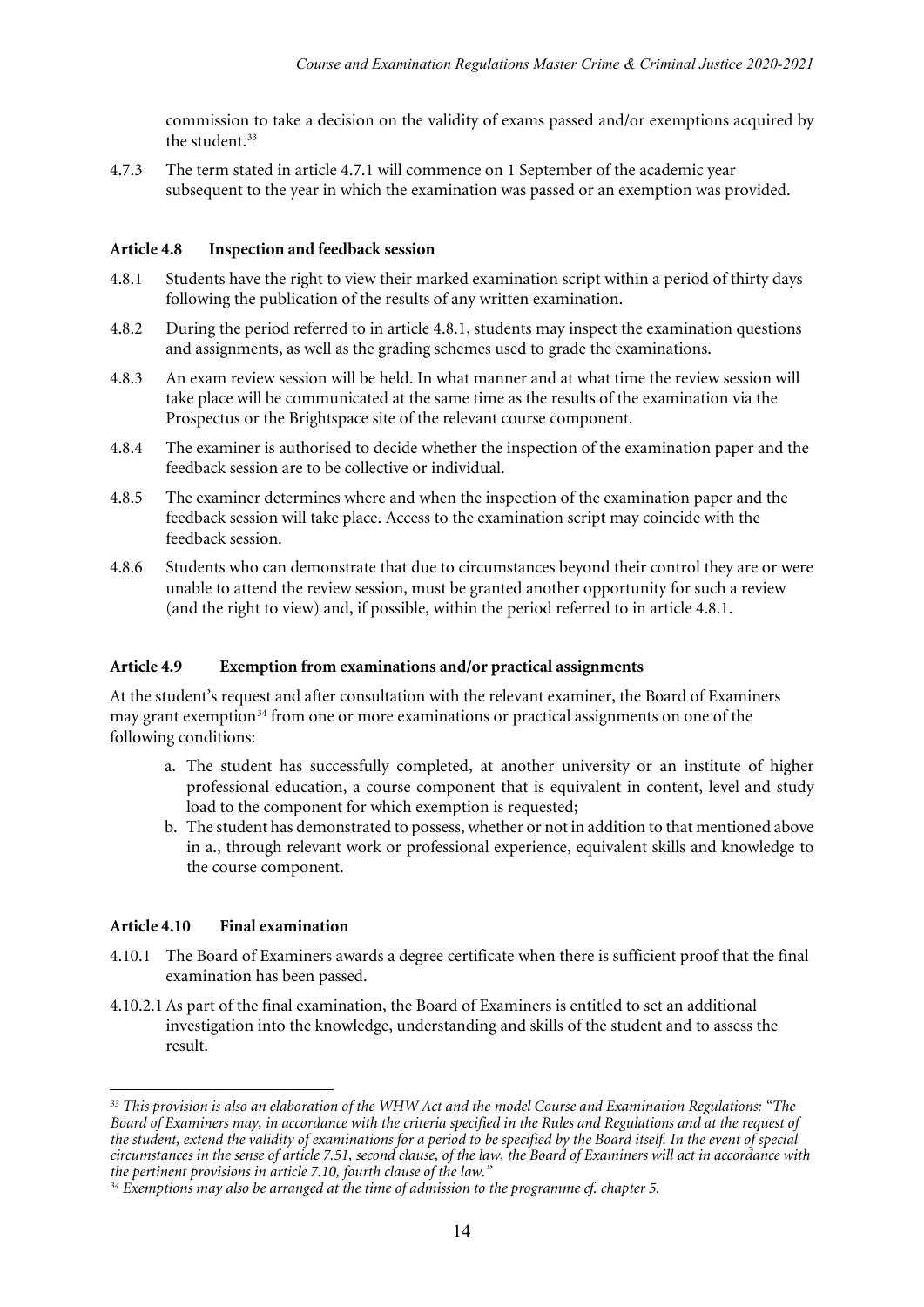- 4.10.2.2 The investigation covers in any case the assessment of the exam commission on the validity of passed examinations and acquired exemptions as referred to in article 4.7.1.
- 4.10.3 The degree is only conferred once the Executive Board has declared that all procedural requirements (including the requirement to pay tuition fees) have been met. One degree certificate is awarded for each programme. It is recorded on the diploma that the (specialisation of the) programme has been delivered by Leiden University.
- 4.10.4 Pursuant to the regulations referred to in section 7.11 (3) of the Act, a student who is entitled to graduate may request the Board of Examiners to postpone graduation.<sup>[35](#page-14-0)</sup>
- 4.10.5 This request must be submitted within five working days of the student receiving his or her examination results. In the request the student must state when he or she wishes to receive the degree certificate.
- 4.10.6 The Board of Examiners will approve the request if the student has not been enrolled in the programme for longer than three academic years. In exceptional cases, the Board of Examiners may decide to act otherwise.
- 4.10.7 A diploma supplement in Dutch and/or English complying with the European standard format, including the grading table applicable for the degree programme, is attached to the degree certificate. The certificate also includes a Latin certificate.

#### **Article 4.11 The degree**

- 4.11.1 Students who have successfully passed the final examination of the programme are awarded the degree title of Master of Science (MSc).
- 4.11.2 The degree certificate specifies which degree has been awarded.

### **Article 4.12 Degree classification**

- 4.12.1 The student is awarded a degree classification for the final examination.
- 4.12.2 The degree classification is determined on the basis of the weighted average of all (course) examinations that belong to the final examination, with the exception of the (course) examinations/components for which an exemption was granted and course components for which the student only obtained a proof of attendance.
- 4.12.3 The weighted average of all grades is determined by multiplying the number of study credits (EC) of each course component by the grade awarded for this component, then adding these up, and finally dividing the result by the total number of study credits obtained.
- 4.12.4 Without prejudice to that contained in article 4.12.6 and article 4.12.7, the designation 'cum laude' will be added on the certificate and on the diploma if the following conditions have been met:
	- the weighted average of all course components is 8.0 or higher;
	- a minimum grade of 8.0 was achieved for the thesis;
	- the examination was passed within the nominal duration of study  $+1$  year, and;
	- no more than 20 ECTS in exemptions was granted.

The Board of Examiners sets corresponding conditions for part-time programmes, proportionate to the nominal duration of the study programme.

<sup>1</sup> *<sup>35</sup> Leiden University Regulations on postponing graduation:* 

<span id="page-14-0"></span>*[https://www.organisatiegids.universiteitleiden.nl/en/regulations/general/regulations-on-postponing-graduation.](https://www.organisatiegids.universiteitleiden.nl/en/regulations/general/regulations-on-postponing-graduation)*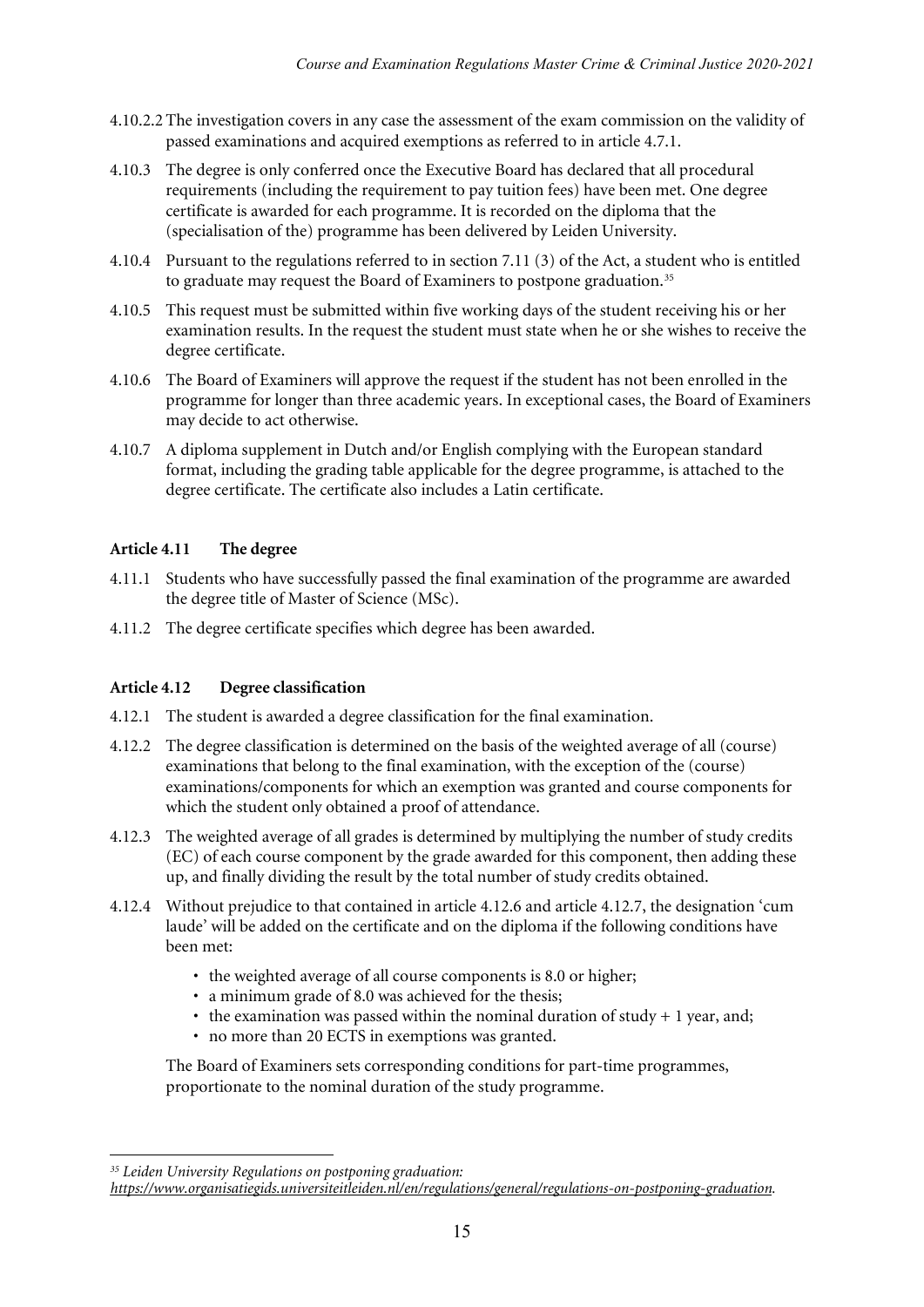- 4.12.5 Without prejudice to that contained in article 4.12.6 and article 4.12.7, the designation 'summa cum laude' will be added on the certificate and on the diploma if the following conditions have been met:
	- the weighted average of all course components is a 9.0 or higher;
	- a minimum grade of 9.0 was achieved for the thesis;
	- the examination was passed within the nominal duration of study, and;
	- no more than 20 ECTS in exemptions was granted.

The Board of Examiners sets corresponding conditions for part-time programmes, proportionate to the nominal duration of the study programme.

- 4.12.6 The Board of Examiners may also decide to award a distinction in other, exceptional cases, on the condition that the weighted average mark does not differ by more than 0.5 from the grades stipulated in the fourth and in the fifth paragraphs above. Examples include such aspects as the development of the student throughout his study programme, possible exceptional performances on the part of the student in completing the final assignment or thesis, or other relevant exceptional circumstances.
- 4.12.7 If the student has been subject to disciplinary measures as a result of irregularity, fraud or plagiarism, he or she will not be awarded a distinction.<sup>[36](#page-15-0)</sup>

#### **Article 4.13 Further education**

The degree awarded grants the holder access to a PhD programme.

<span id="page-15-0"></span><sup>1</sup> *<sup>36</sup> A note will be made in the student's digital file of any occurrence of fraud or other disciplinary measures pursuant to article 4.5 and the 'Examination Rules and Regulations Master's Programmes Leiden Law School' of the Board of Examiners.*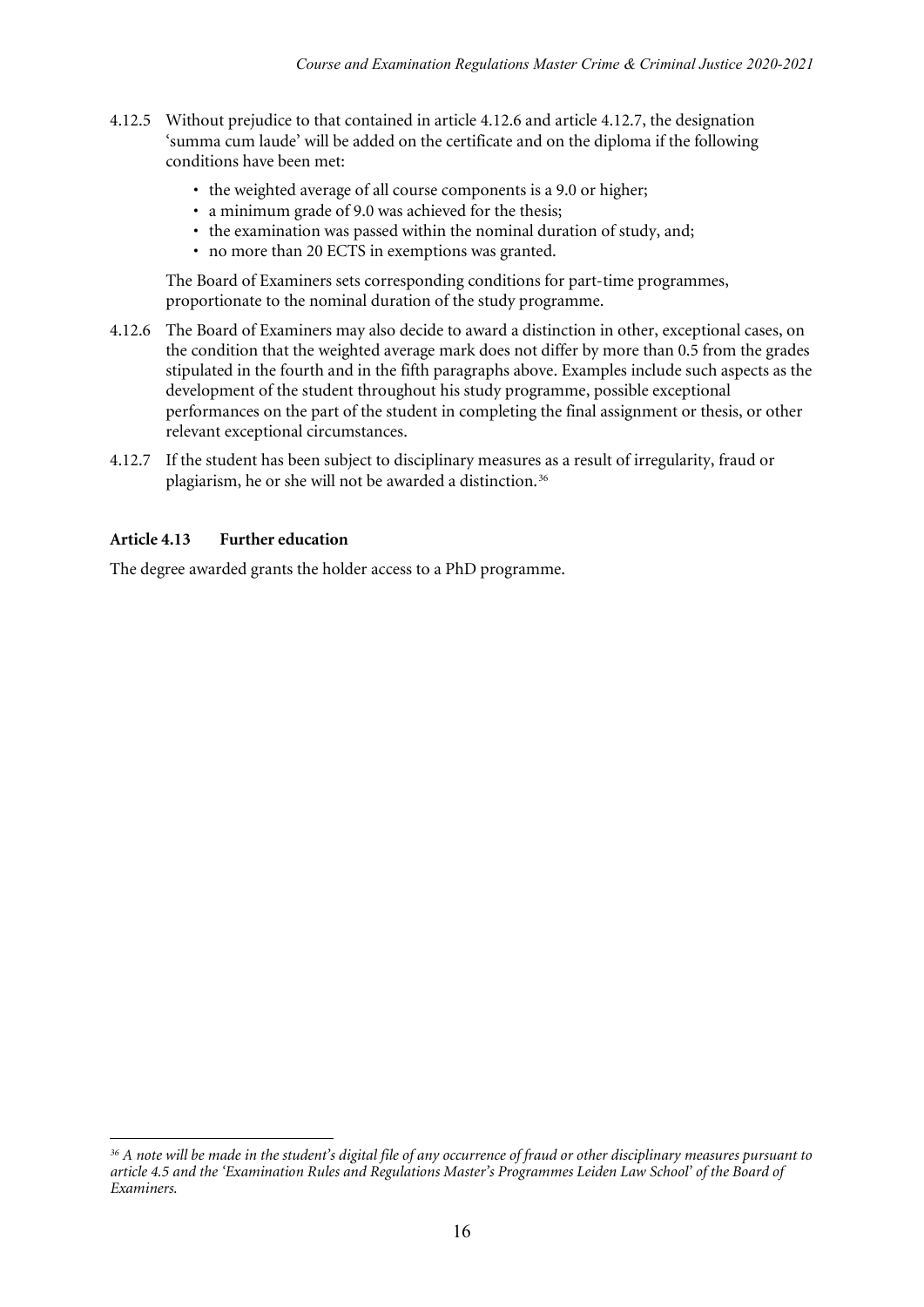# **Chapter 5 – Admission to the programme**

*Editorial comment: the admissions requirements 2021-2022 are also included in the admissions requirements 2020-2021.*

*Note! Both requirements have the same article numbering.*

### *Chapter 5.1 Admission to the specialisation Criminology and Security Policy*

*(…)*

*Chapter 5.2 Admission to the specialisation Comparative Criminal Justice*

#### *Admission to the academic year 2020-2021*

#### *Article 5.2-5.1 Confirmation of Admission*

- *5.2-5.1.1 A confirmation of admission can be issued by the Faculty Board if the student fulfils the entry requirements specified in article 5.2-5.2 in so far as the maximum number of enrolled students as determined by the Executive Board for the programme is not exceeded.*
- *5.2-5.1.2 The confirmation of admission must be applied for according to the rules set out in the Regulations for Admission to the Master's programmes.[37](#page-16-0)*

#### *Article 5.2-5.2 Admission to the academic year 2020-2021*

- 5.2-5.2.1 *Pursuant to section 7.30b, first paragraph, of the Act holders of one of the following degrees may be admitted to (a specialisation of) the programme:*
	- *▪ a bachelor's degree in criminology, law, social sciences or another study which is sufficiently related to criminology, crime and law enforcement and obtained from a Dutch or international research university; and*
	- *▪ who have sufficient knowledge of the programme's language(s) of instruction. Language proficiency is required in the English language (in accordance with art. 2.8). The required level for the English language is 7.0 IELTS (as laid down by Leiden University).*
- *5.2-5.2.2 The Board of Admissions may, on request, grand admission to the (specialisation of the) programme to persons who do not meet the requirements specified in article 5.2-5.2.1 but who can demonstrate[38](#page-16-1) to the satisfaction of the Board of Admissions that they possess an equal level of knowledge, understanding and skills as the holders of a degree specified in article 5.2-5.2.1, possibly under conditions to be further determined, without prejudice to the requirements in article 5.2-5.2.4.*
- *5.2-5.2.3 Further to article 2.8 concerning proficiency in the language of instruction and the language requirement stated in article 5.2-5.2.1 second paragraph, the Admissions Board can request that this level is demonstrated further until it is satisfied that the requirement has been met.*

<span id="page-16-0"></span><sup>1</sup> *<sup>37</sup> The Regulations for Admission to Master's Programmes of Leiden University can be found on the following website: [https://www.organisatiegids.universiteitleiden.nl/en/regulations/general/regulations-for-admission-to-master](https://www.organisatiegids.universiteitleiden.nl/en/regulations/general/regulations-for-admission-to-master-programmes)[programmes.](https://www.organisatiegids.universiteitleiden.nl/en/regulations/general/regulations-for-admission-to-master-programmes)*

<span id="page-16-1"></span>*<sup>38</sup> A diploma, list of grades, CV and motivation letter may be requested.*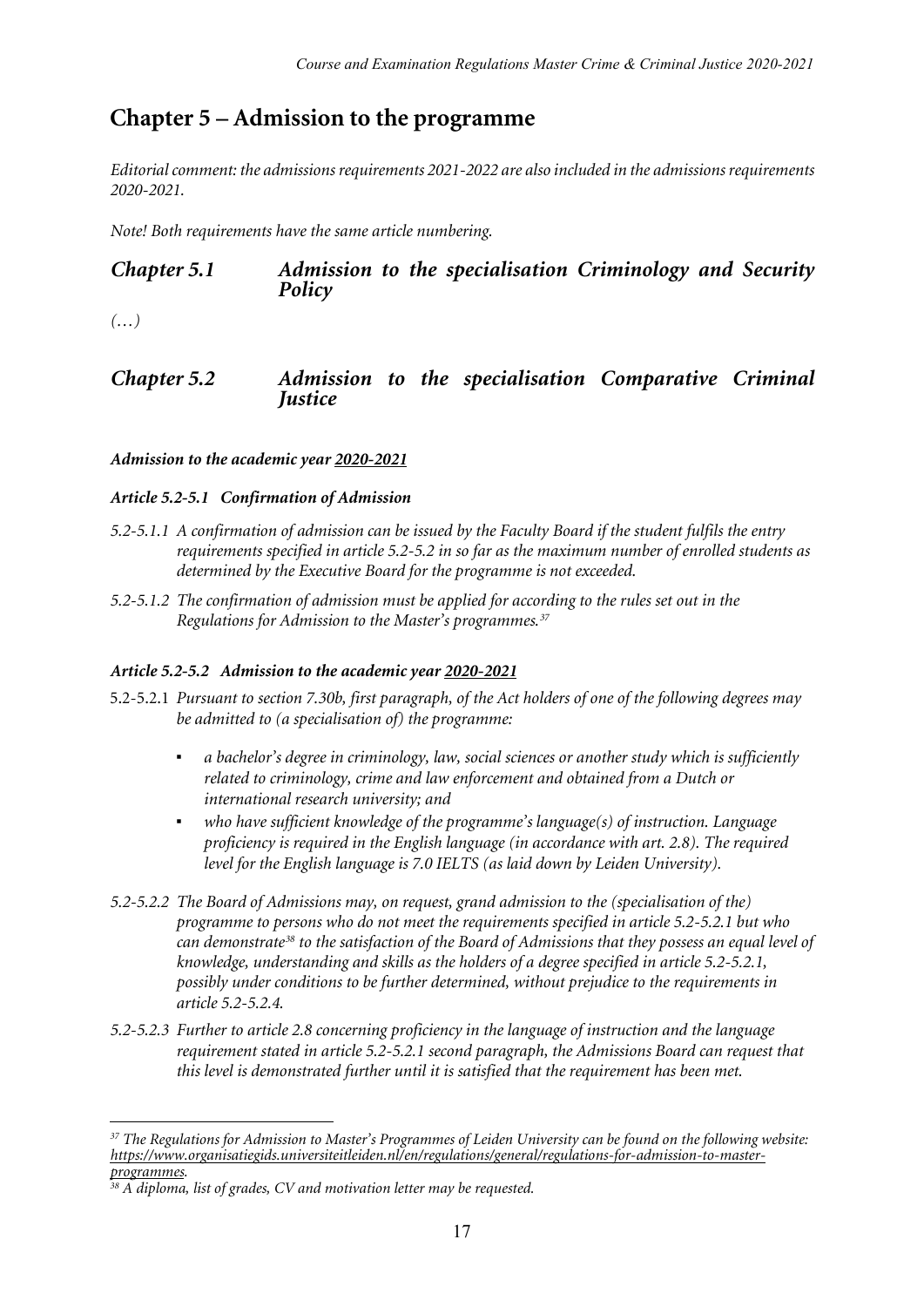- *5.2-5.2.4 In addition to the requirements stated in articles 5.2-5.2.1 and 5.2-5.2.2, additional selection criteria apply in the form of additional documents to be submitted upon an application for admission:*
	- *a. an extensive curriculum vitae including grades achieved in the courses of the relevant previous education,*
	- *b. an (English) bachelor thesis or paper,*
	- *c. two academic references, and*
	- *d. a motivation letter written in English in which the student outlines his/her academic background and provides the motivation for wishing to participate on this master programme.*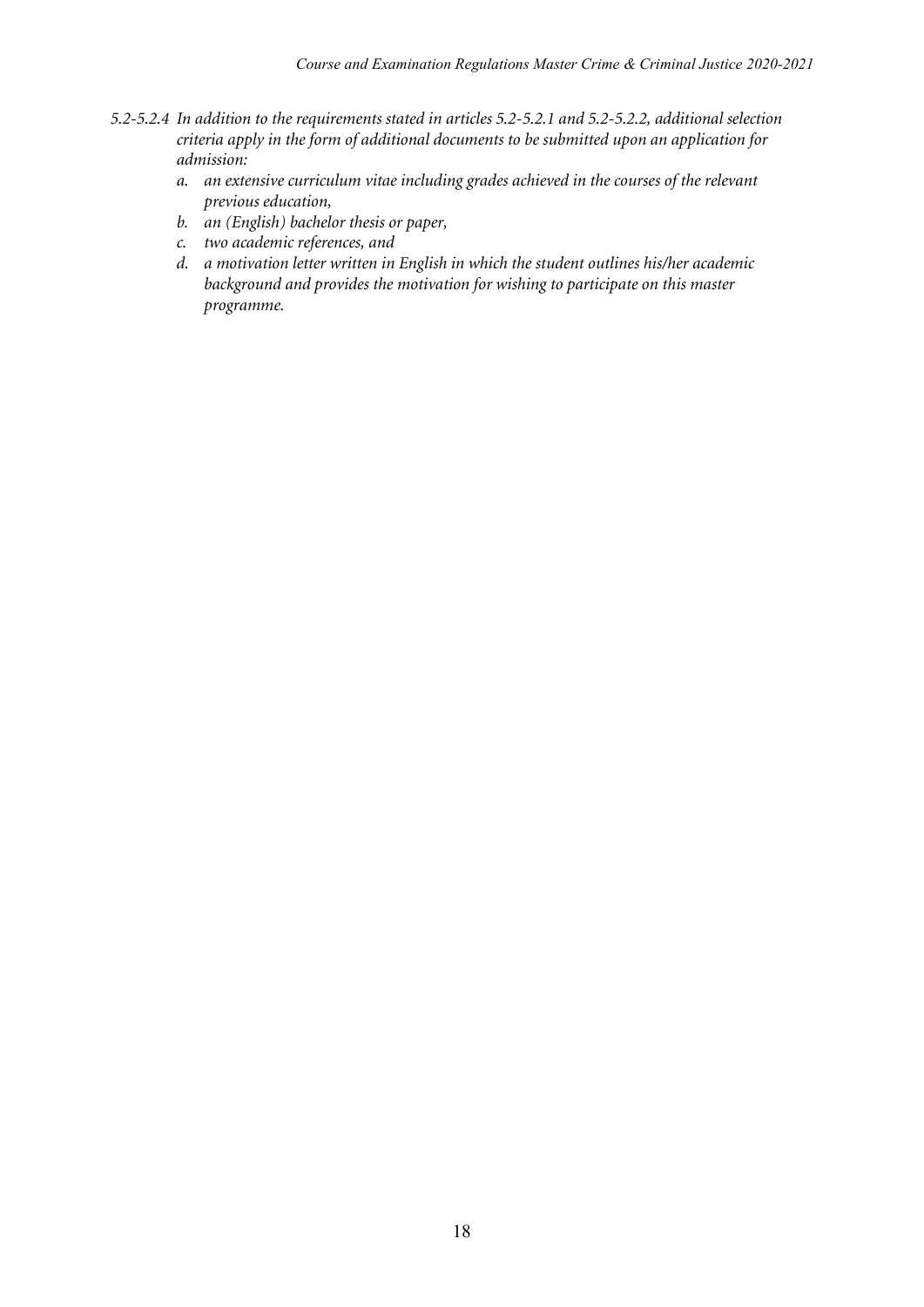#### **Admission to the academic year 2021-2022**

# **Chapter 5.1 Admission to the specialisation Criminology and Security Policy (…)**

### **Chapter 5.2 Admission to the specialisation Comparative Criminal Justice**

#### **Article 5.2-5.1 Confirmation of Admission**

- 5.2-5.1.1 A confirmation of admission can be issued by the Faculty Board if the student fulfils the entry requirements specified in article 5.2-5.2 in so far as the maximum number of enrolled students as determined by the Executive Board for the programme is not exceeded.
- 5.2-5.1.2 The confirmation of admission must be applied for according to the rules set out in the Regulations for Admission to the Master's programmes.<sup>[39](#page-18-0)</sup>

#### **Article 5.2-5.2 Admission to the academic year 2021-2022**

- 5.2-5.2.1 Pursuant to section 7.30b, first paragraph, of the Act holders of one of the following degrees may be admitted to (a specialisation of the) programme:
	- a bachelor's degree in criminology, law, social sciences or another study which is sufficiently related to criminology, crime and law enforcement and obtained from a Dutch or international research university; and
	- who have sufficient knowledge of the programme's language(s) of instruction. Language proficiency is required in the English language (in accordance with art. 2.8). The required level for the English language is 7.0 IELTS (as laid down by Leiden University).
- 5.2-5.2.2 The Board of Admissions may, on request, grand admission to the (specialisation of the) programme to persons who do not meet the requirements specified in article 5.2-5.2.1 but who can demonstrate<sup>[40](#page-18-1)</sup> to the satisfaction of the Board of Admissions that they possess an equal level of knowledge, understanding and skills as the holders of a degree specified in article 5.2-5.2.1, possibly under conditions to be further determined, without prejudice to the requirements in article 5.2-5.2.4.
- 5.2-5.2.3 Further to article 2.8 concerning proficiency in the language of instruction and the language requirement stated in article 5.2-5.2.1 second paragraph, the Admissions Board can request that this level is demonstrated further until it is satisfied that the requirement has been met.
- 5.2-5.2.4 In addition to the requirements stated in articles 5.2-5.2.1 and 5.2-5.2.2, additional selection criteria apply in the form of additional documents to be submitted upon an application for admission:
	- a. an extensive curriculum vitae including grades achieved in the courses of the relevant previous education,
	- b. an (English) bachelor thesis or paper,

<span id="page-18-0"></span><sup>1</sup> *<sup>39</sup> The Regulations for Admission to Master's Programmes of Leiden University can be found on the following website: [https://www.organisatiegids.universiteitleiden.nl/en/regulations/general/regulations-for-admission-to-master](https://www.organisatiegids.universiteitleiden.nl/en/regulations/general/regulations-for-admission-to-master-programmes)[programmes.](https://www.organisatiegids.universiteitleiden.nl/en/regulations/general/regulations-for-admission-to-master-programmes)*

<span id="page-18-1"></span>*<sup>40</sup> A diploma, list of grades, CV and motivation letter may be requested.*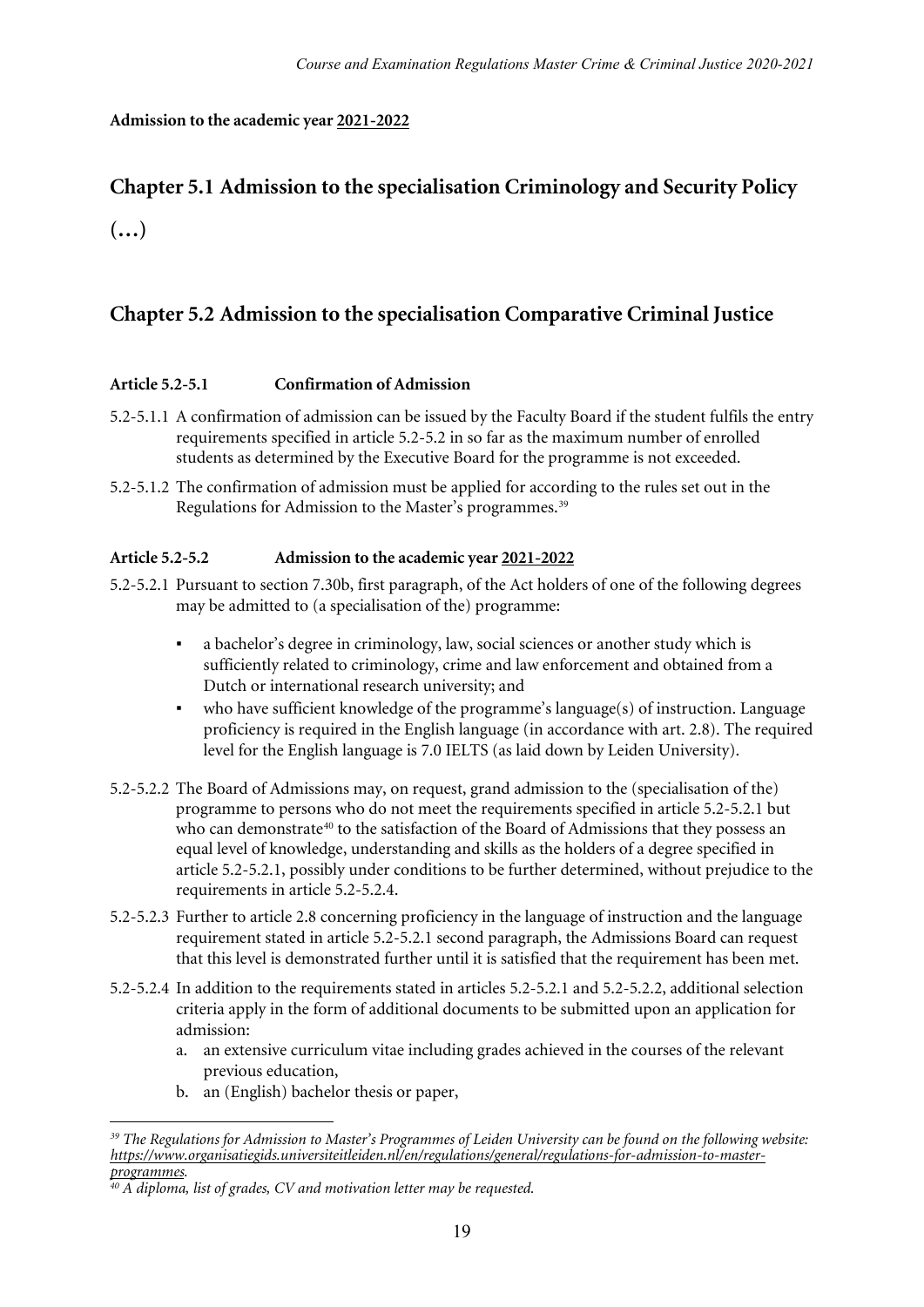- c. two academic references, and
- d. a motivation letter written in English in which the student outlines his/her academic background and provides the motivation for wishing to participate on this master programme.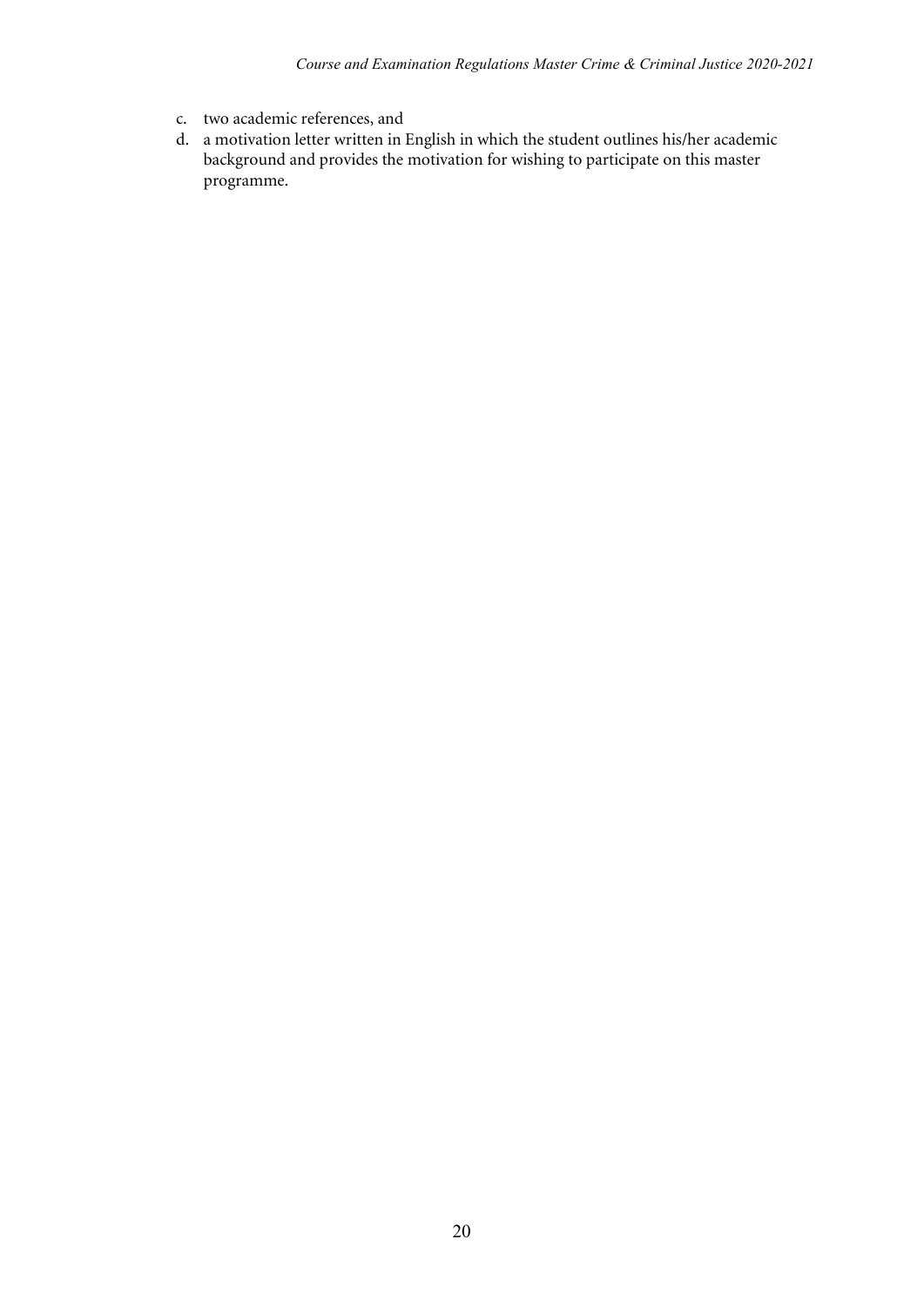# **Chapter 6 – Student counselling and study advice**

#### **Article 6.1 Study progress administration**

- $6.1.1$  The Faculty Board<sup>[41](#page-20-0)</sup> keeps records of individual student results.
- 6.1.2 Students may inspect their results in the student progress system at any time.<sup>[42](#page-20-1)</sup>

#### **Article 6.2 Introduction and student counselling**

The department is responsible for an introduction to the programme and for student counselling.

#### **Article 6.3 Supervision of the master's thesis**

- 6.3.1 Together with the first reader/supervisor, the student draws up a plan for the thesis as referred to in article 3.3.2. This plan is based on the study load set for this particular course component in the Prospectus.
- 6.3.2 The planning referred to in article 6.3.1 includes details on the manner and frequency of thesis supervision.

### **Article 6.4 Top-level sports**

Students who engage in top-level sports at a professional level are offered the opportunity to adjust their study programme to their sporting activities as much as possible (that is as reasonably practicable). The programme follows the guidelines drawn up by the university's Executive Board to determine who belongs to this category.[43](#page-20-2)

#### **Article 6.5 Disability or chronic medical condition**

Students suffering from a disability or a chronic illness are offered the opportunity to adjust their study programmes to compensate for any limitations, as reasonably practicable. These adjustments will be made as much as possible in accordance with the limitations resulting from their disability or illness but may not affect the quality of level of difficulty of a course unit or the examination programme.<sup>[44](#page-20-3)</sup>

### **Article 6.6 Study and internships abroad**

For students who as a result of a stay abroad or internship which was approved of by the Board of Examiners may suffer from a demonstrable delay in their studies, measures - as far as reasonably practicable - will be taken to limit the delay.

 $\overline{a}$ *<sup>41</sup> This means: The student administration centre ("OIC").*

<span id="page-20-1"></span><span id="page-20-0"></span>*<sup>42</sup> Via uSis students can see their study results throughout the whole year. If necessary a print can be provided at the request of the faculty or the student.*

<span id="page-20-3"></span><span id="page-20-2"></span>*<sup>43</sup> These adjustments will be made as much as possible in accordance with the limitations resulting from the professional sport but may not affect the quality of level of difficulty of a course unit or the examination programme. <sup>44</sup> See the website: [https://www.organisatiegids.universiteitleiden.nl/en/regulations/general/protocol-studying-with-a](https://www.organisatiegids.universiteitleiden.nl/en/regulations/general/protocol-studying-with-a-disability)[disability.](https://www.organisatiegids.universiteitleiden.nl/en/regulations/general/protocol-studying-with-a-disability)*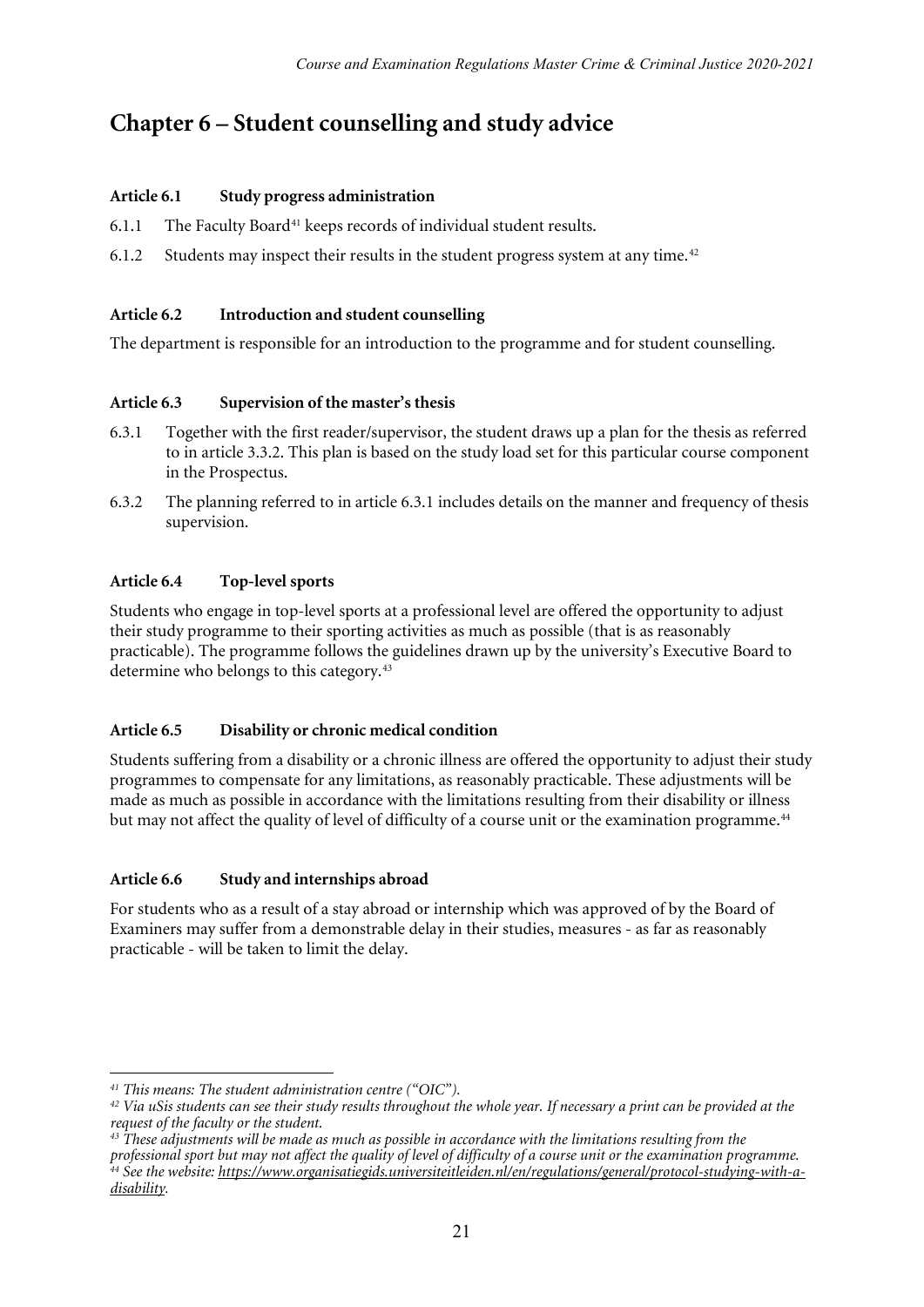# **Chapter 7 – Evaluation of the programme**

### **Article 7.1 Evaluation of the programme**

The programme is evaluated, among other ways, through:

- the annual course evaluations of the master course components;<br>• student panel discussions:
- student panel discussions;
- the annual evaluations of lecturing staff and the corresponding annual teaching prize (the JSVO teaching prizes, the so-called vote for the best lecturer);
- the programme exit-survey completed by students who have newly graduated;
- the alumni-survey completed by graduates;
- the annual programme reports;
- *in the context of accreditation:* by noting critical points of self-reflection, the mid-term review and the institutional review;
- ad hoc (project) evaluations carried out by Faculty Board.